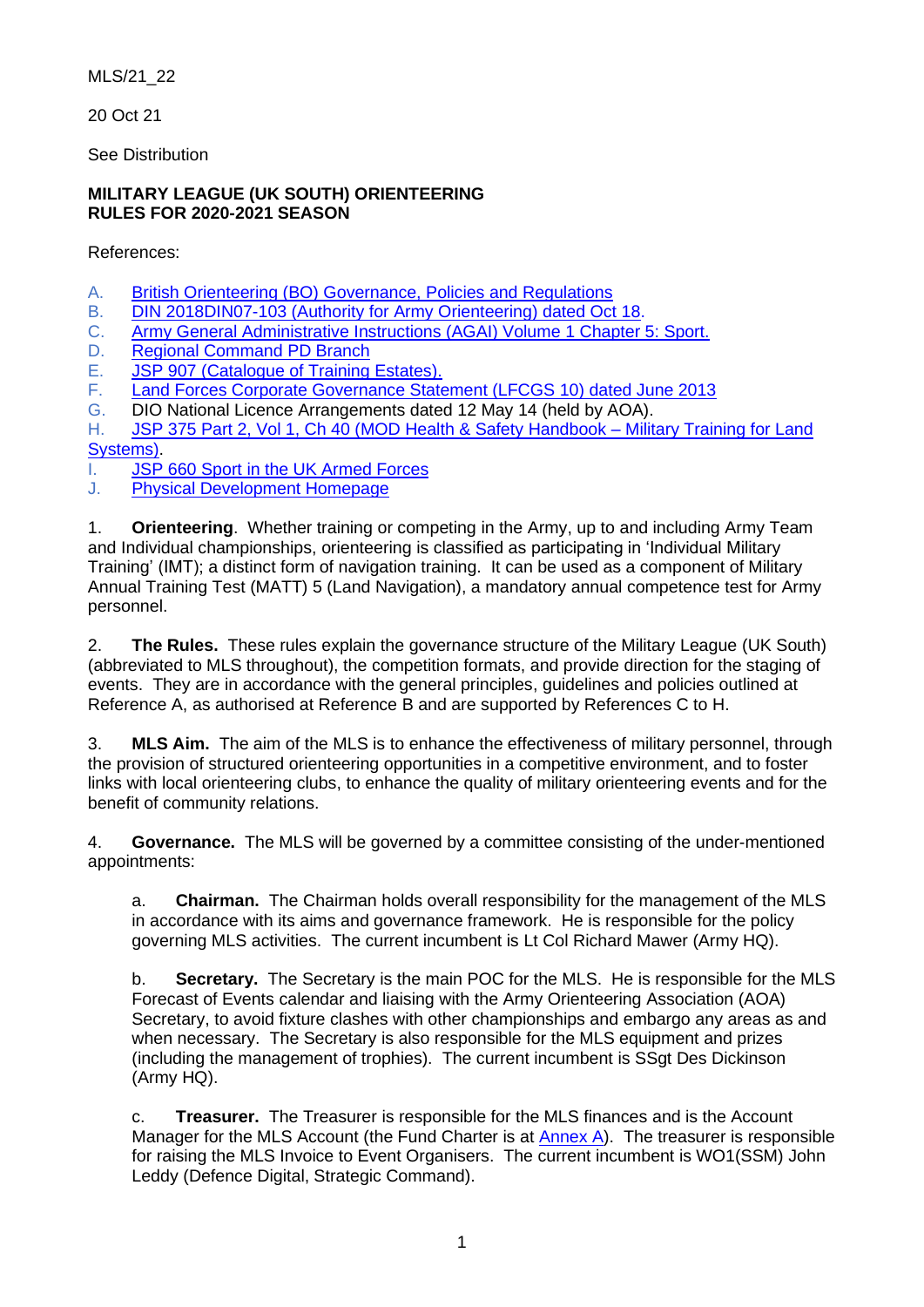d. **Results Secretary.** The Results Secretary is responsible for the collation and publication of MLS League results, the publication of the Individual and Team Leagues at regular intervals throughout the season. The current incumbent is Mr Neil Gordon (AACen).

e. **Suitably Qualified and Experienced Person (SQEP).** Other AOA Advisors may be called upon to give expert technical advice, as and when required.

5. **MLS Meeting.** The MLS will hold a meeting annually, normally preceding the MLS League Prize Giving event, to discuss any rule changes or items affecting the MLS. Other matters discussed are to include the financial aspects of the MLS, such as Income & Expenditure forecasts and fees, as well as the Annual Statement of Accounts and the current Liquidity Statement.

## **Event Governance and Safety**

6. **Event Officials and Senior Responsible Officer (SRO).** The Event Officials should consist of an Organiser (and Organising Unit); Planner and Controller. Generally, the Organiser will be a Service Person and will therefore be the SRO. Should all the responsible persons (organiser, planner and controller) delivering the event be civilian, then the sponsoring unit must nominate a Service Person to act as the SRO. This Service Person is mandated to ensure that the event is planned and conducted according to the rules and policies laid down for that activity; that an appropriate First Aid Action Plan is in place; that Range/Training Area Standing Orders (where applicable) are adhered to; and is responsible for stopping the activity should it be identified prior to or during the event that unmanageable risk(s) have been identified or have occurred.

7. **Event Management**. Event management must comply with both military policy for individual training activities and BO rules (Reference A). Events must also be run in accordance with the AOA DIO licence agreement (see Annex G to Reference B). All MLS events are to be 'registered' on the BAOC website, through the MLS Secretary.

8. **Retail Traders and Caterers**. Any trader or caterer who attends an MLS event staged on MOD land must hold their own DIO licence. The organiser needs to be aware of the DIO fee that the trader/caterer will be charged. It is unlikely that the trader/caterer will attend unless there is a contribution to the fee by the organiser, who must consult with the trader/caterer about this fee when agreeing to them attending the event.

9. **Risk Management/Event Safety.** The Organiser/SRO is responsible for ensuring that there is an Exercise Action Safety Plan  $(EASP)^1$  which includes the Risk Assessment; First Aid Action Plan; [Third Party Liability Insurance Certificate](http://www.baoc.info/sites/default/files/2019/01/07/AOA%20Policy%20Schedule%202019_0.pdf?_ga=2.99767254.935388541.1571055613-1731017422.1563186616) (on the BAOC website (under the 'Documents' tab) and any additional specific requirements articulated by Range/Training Area Standing Orders. In particular:

a. **Medical cover.** The organisers are responsible for the provision of appropriate medical cover. This is to include, as a minimum, a qualified first aider cover, the provision of a basic first aid kit at the event and the means to contact the Emergency Services.

b. **Unusual Hazards**. The Organiser, supported by the planner and controller, has responsibility for identifying and advising participants of hazards that the participant would not usually expect to encounter. Examples include: armoured vehicles; exercising troops; road crossings<sup>2</sup>; forestry operations; deep pits; mine shafts; missing manhole covers; deep water; high-tension power cables; military wire obstacles; very high cliffs. Courses are to be challenging whilst keeping the risk to life as low as reasonably practicable.

<sup>1</sup> BO have agreed to the use of the military EASP document and appendices as a substitute for the BO Risk Assessment form.

<sup>&</sup>lt;sup>2</sup> Participants under the age of 16 years old, must not be allowed to compete in courses that include a busy road crossing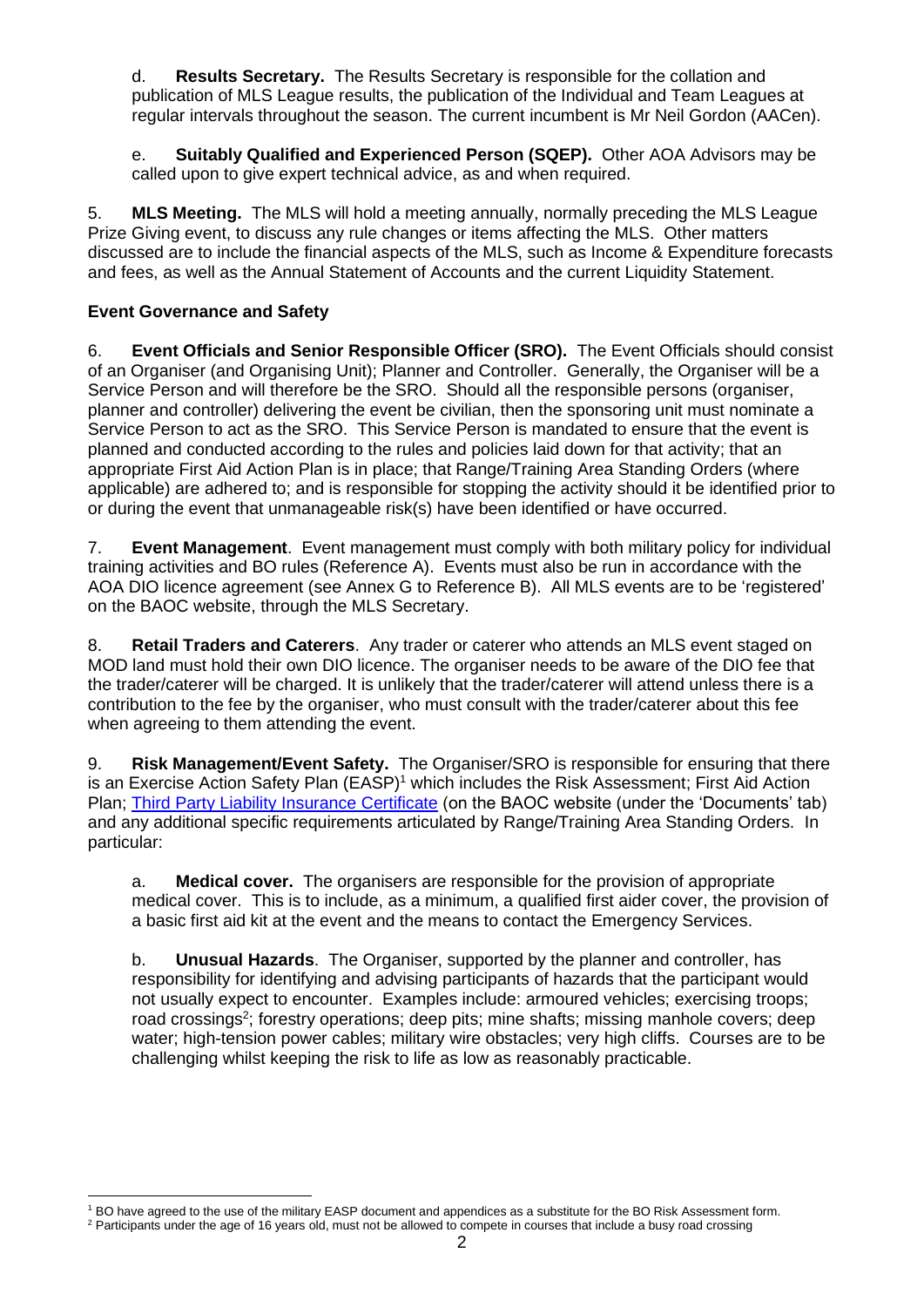c. **Competitors Clothing and Equipment.** As minimum, all competitors are to wear full leg cover<sup>3</sup>; those not compliant are not to be permitted to start any event. Short sleeve shirts are permitted. Competitors are also mandated to carry to a whistle and advised to carry a compass.

d. **Children.** Competitors under the age of 13 years must be accompanied by a responsible adult at all times. Juniors over the age of 13 can complete courses unaccompanied, if deemed appropriate by their parent or guardian and, for those under 16 years of age, as long as there is no unmanaged road crossing included on the course.

e. **Weather.** Organisers are to satisfy themselves that the event can take place safely in the weather conditions on the day. This should be re-assessed throughout the event and the activity stopped if there is an unacceptable risk to participants. Appropriate measures are to be put in place to mitigate the effects of particularly hot or cold weather.

f. **Accident Reporting**. It is the responsibility of the event organiser to report accidents and injuries that occur during the event; more details can be found on the BAOC website.

10. **Liability Insurance**. Liability insurance for Army organised or sponsored orienteering events follow the guidance given in Reference F. Neither the MOD nor AOA provides compensation for personal injury resulting from participation in orienteering events, although military personnel would normally expect to be eligible for payments under the Armed Forces Compensation Scheme (AFCS). In all other respects participants take part at their own risk and are advised to consider taking out personal accident insurance. For third party liability:

a. **Service Personnel**. When service personnel are formally authorised to participate in recognised<sup>4</sup> orienteering activities, they do so 'On Duty'. Under these circumstances, third party liability/public liability protection is provided by the MOD so long as the activity is conducted in accordance with the Safe Systems Approach to Training<sup>5</sup>.

b. **Civilians<sup>6</sup>**. AOA liability insurance covers civilians for third party liability when participating in or acting in a position of responsibility for an event, provided that the event is registered on the BAOC website.

11. **Booking of areas for MLS events.** It is a mandatory requirement that the organiser of a MLS event books military training areas and/or private land in accordance with Reference E and/or LFSOs for Training on Private Land (TOPL)). Failure to adhere to this policy could result in the event being deemed an unauthorised activity. Where areas are booked as TOPL, the organiser is to arrange with the private land owner to dual book the area for civilian use (on behalf of BAOC, or via the local civilian club if the latter is utilised as an organiser).<sup>7</sup> The organiser is to liaise with the MLS Secretary with regards to any additional charges that the private land owner raises.

## **League Structure**

12. **MLS Area/Amalgamations for Sport.** The MLS Area covers all military units and organisations (including Joint and the other single Services<sup>8</sup>) based within the geographical boundaries covered by 11 Inf Bde & HQ SE, 1 Arty Bde & HQ SW and LONDIST AORs. Army units are to compete as Major or Minor Units in accordance with Reference C and D and as listed in the **Regional Comd UK South Amalgamations for Army Sport<sup>9</sup>. Unit teams may comprise of any** gender; there will not be a separate league for women.

<sup>&</sup>lt;sup>3</sup> This rule may be relaxed by the Organiser for Park or Urban Orienteering in accordance with BO rules.

<sup>4</sup> Recorded on Part 1 Orders, as a formal event; includes exercise instructions and appropriate authority from the CoC

<sup>5</sup> Safe Persons, Safe Equipment, Safe Place, Safe Practice

 $6$  Militarv veterans are classed as civilians with regards to AOA endorsed activity.

<sup>&</sup>lt;sup>7</sup> DIO TOPL bookings can only be made for purely military use of land.

<sup>&</sup>lt;sup>8</sup> Such as JSU Northwood, RAF Brize Norton and HMS Sultan.

<sup>&</sup>lt;sup>9</sup> As controlled by the Secretary ASCB, with proposed changes directed through G7 PD Branch, HQ Regional Command.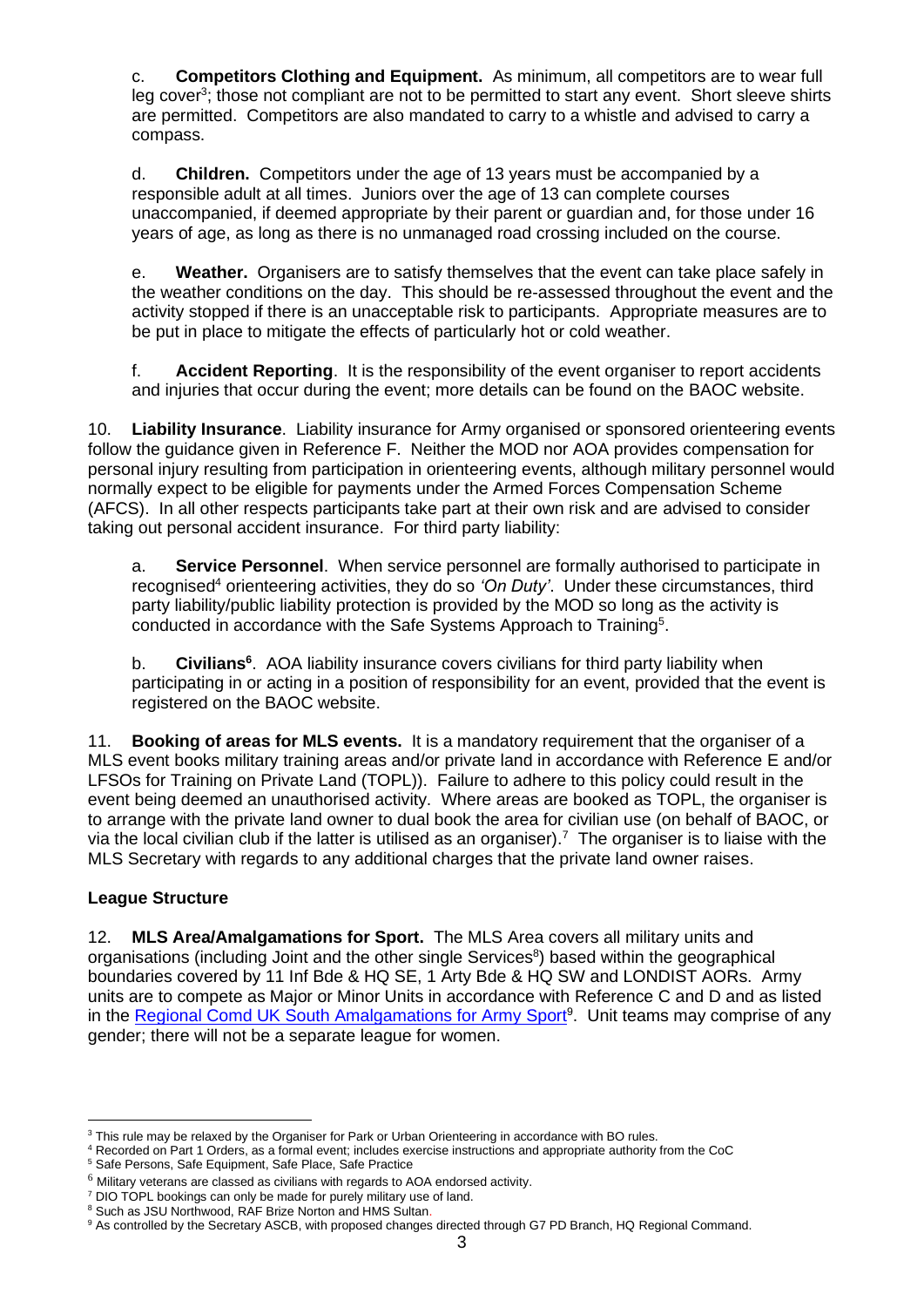13. **Individual Eligibility.** The MLS is open to all service personnel<sup>10</sup> and MOD Civil Servants on the strength of, and representing, MOD units/organisations covered in paragraph 13 above. Although other personnel (military and civilian) are welcome, and encouraged to participate, they will compete only as 'Guests'.

14. **Competitions.** The MLS comprises a number of competitions and activities:

a. **MLS League.** The League will operate throughout the main orienteering season, normally commencing in late Sep and ending in May. It comprises an Individual, a Major Unit, a Minor Unit and a Guest Unit/Club League, with any number of competitors from a unit or club competing on any course offered by the organiser within an event that is declared by the MLS Secretary as a MLS League scoring event. See paragraphs 23-24 for detailing of both individual and team scoring for events.

b. **Individual Championship.** The instructions for the Individual Championship are at [Annex B.](#page-13-0)

c. **Team Harris Championship.** The instructions for the Team Harris Championship are at [Annex C.](#page-14-0)

d. **Team Relay Championship.** The instructions for the Team Relay Championship are at [Annex D.](#page-16-0)

e. **Summer Series.** The Summer Series will operate outside of the main orienteering season, commencing in late May and ending in mid-September. There is no formal scoring system within the Summer Series. It offers an opportunity for the training of both runners and newly qualified planners/controllers. Events may be staged in a variety of terrains suitable to the summer season, including urban areas such as barracks.

15. **Fixtures.** Events will normally be held on Wednesday afternoons, but may be held at other times, e.g. during an evening, or on other weekdays. All fixtures are to be arranged through the MLS Secretary who is responsible for notification of events and ensuring publication on the events section of the BAOC website.

16. **Notification of event details.** The Organiser is to publicise the event details, by the means of an Event Flyer uploaded to the BAOC website (via the MLS Secretary), not less than 21 calendar days prior to the event date. A template Event Flier can be found at Enclosure 1.

17. **Type and Standards for Events.** The following formats and standards will apply for all listed MLS League and Summer Series events. All courses MUST be planned in accordance with the BO Rules (see Annex B to Reference A):

a. **Cross-Country format.** Events should have five courses complying with the following parameters *taken over flat terrain*, and that the rule 'expected time for most competitors' is taken on board by Planners.

| <b>Course</b> | <b>Course Colour</b> | <b>Technical</b><br><b>Difficulty</b><br>(TD) | <b>Expected Time For</b><br><b>Most Competitors</b><br>(minutes) | Minimum/<br><b>Maximum</b><br>Length (km) |
|---------------|----------------------|-----------------------------------------------|------------------------------------------------------------------|-------------------------------------------|
| А             | <b>Brown</b>         |                                               | $65 - 105$                                                       | $7.5 - 10$                                |
| B             | <b>Blue</b>          |                                               | $55 - 90$                                                        | $5.5 - 7.5$                               |
| С             | <b>Short Green</b>   |                                               | $45 - 75$                                                        | $3.5 - 5$                                 |
|               | Light Green          |                                               | $45 - 75$                                                        | $3.5 - 5$                                 |
| Е             | Long Orange          |                                               | $30 - 45$                                                        | $3.5 - 6$                                 |

<sup>10</sup> Regulars and Reserves from all 3 Services, including RM, FTRS, NRPS, OTC, Cadet Forces and Visiting Forces personnel. Reservists (including OTC) must be on an endorsed military activity, otherwise they are to enter events as a civilian participant.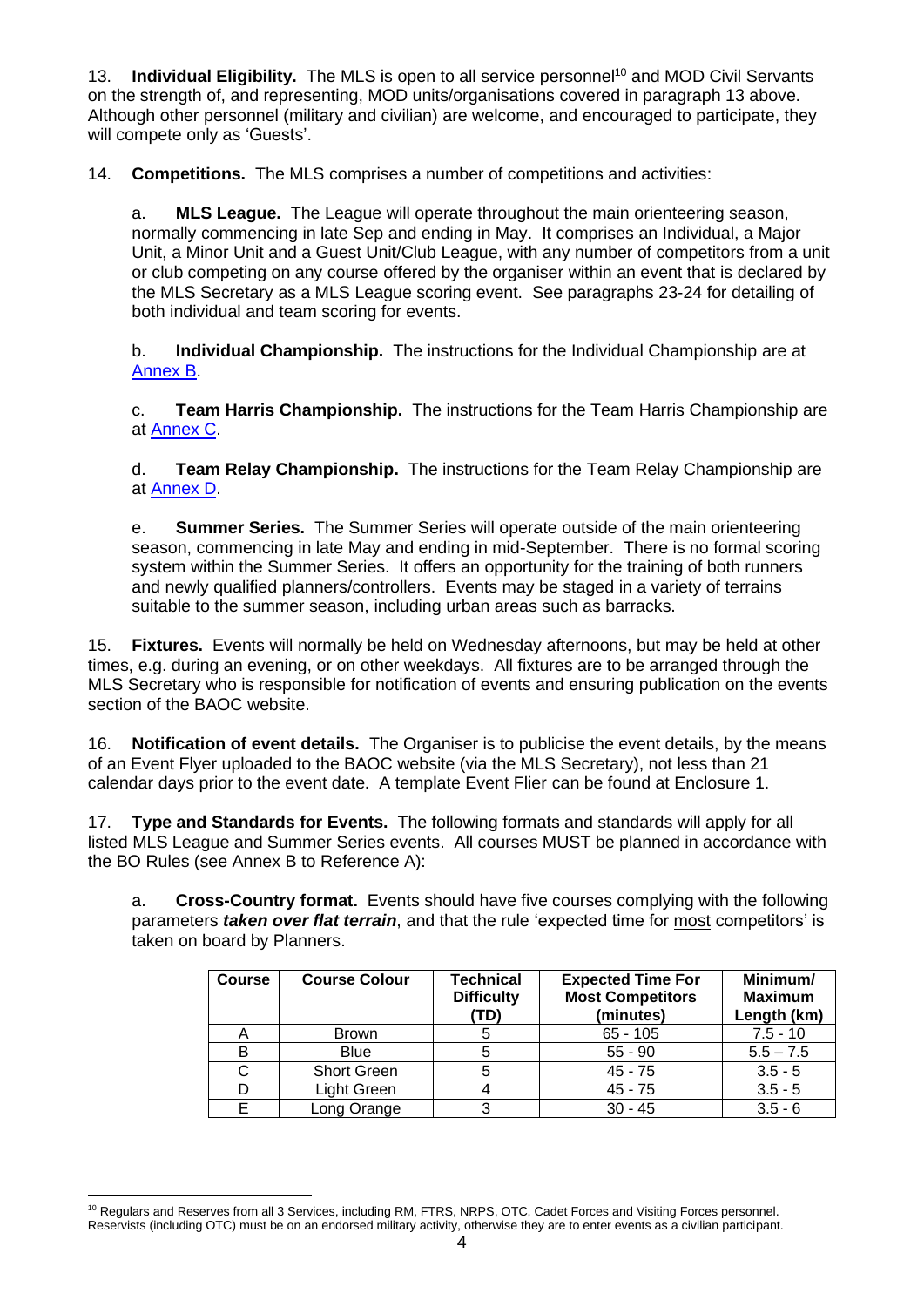(1) BO guidelines note that each 100m of climb is equivalent to an additional 1 km of flat route; this must be taken into consideration by planners when estimating course completion times.

(2) For D and E Courses the maps should include a legend.

(3) The E Course is a novice course; it is primarily aimed at soldiers who are new to orienteering. The Planner must aim this course at the complete novice and control sites must reflect this; the re-use of control sites from the A, B and/or C courses is not encouraged. It is acknowledged that this comes as additional planning burden; however, the soldier is the priority participant for MLS events. Control descriptions must be written in English and not IOF pictorial.

b. **Urban**. Event Organisers are encouraged to use Urban courses as an alternative to normal event.

c. **Score format.** Course planners are to ensure that events are planned at a technical and physical standard so that it should be difficult for an individual to achieve a maximum control point score within the target time. Minus scores are to be set to zero before submission to the Results Secretary.

d. **Other formats.** For events other than Cross-Country and Score, (e.g. Spanish Score, Contour, Corridor, Window, Map Memory and/or Norwegian), a mixture of control sites should be used to encourage competitors and competition. Advice should be sought from either the MLS Secretary or from the AOA Technical Advisor, if necessary.

18. **Start Procedures**. Start times for competitors from the same team on the same course are to be at least 4 minutes apart. The Start Box is to be clearly marked with -1, -2 and -3 minute interval boxes for each course. The -2 box should contain a blank map marked with any significant late map corrections and all OOB areas and the -3 box should contain a concise 'point brief' detailing any significant or additional risk factors, such as exercising troops, dangerous munitions on training areas, road crossings and/or deep water features etc.

19. **Orienteering Event Equipment.** To assist organising units the MLS has various orienteering equipment available for temporary loan, details of which are listed at [Annex](#page-18-0) E. In addition, organising units can hire the stand-alone EMIT MTR system, which works without a computer (plus EMIT cards) for use at unit events.

20. **League Registration.** Units do not need to register for the league as they will automatically be included whenever teams attend an event. However, Team Captains are responsible for ensuring that all team members complete and confirm their entry correctly at Event Registration, as follows:

- a. **Military competitors.** Service number, rank, surname, initial, unit and class.
- b. **Civilian competitors.** BOF number, first name, surname, club and class.

21. **Missing detail.** A competitor whose unit or club cannot be identified on the day by the organiser will be listed as "IND" (independent) and will result in the non-publication of any league points until such time that either the Team Captain or individual rectify such omissions. Individuals of either sex who fail to give a correct age group when registering will be listed as M21/W21.

22. **Age Grouping.** For the purposes of the MLS League, Individual championships, Team Harris and Team Relay competitions, individuals will compete in the BO age category that they hold at the beginning of the current MLS season and carry that age category forward until the end of the current season in the following year.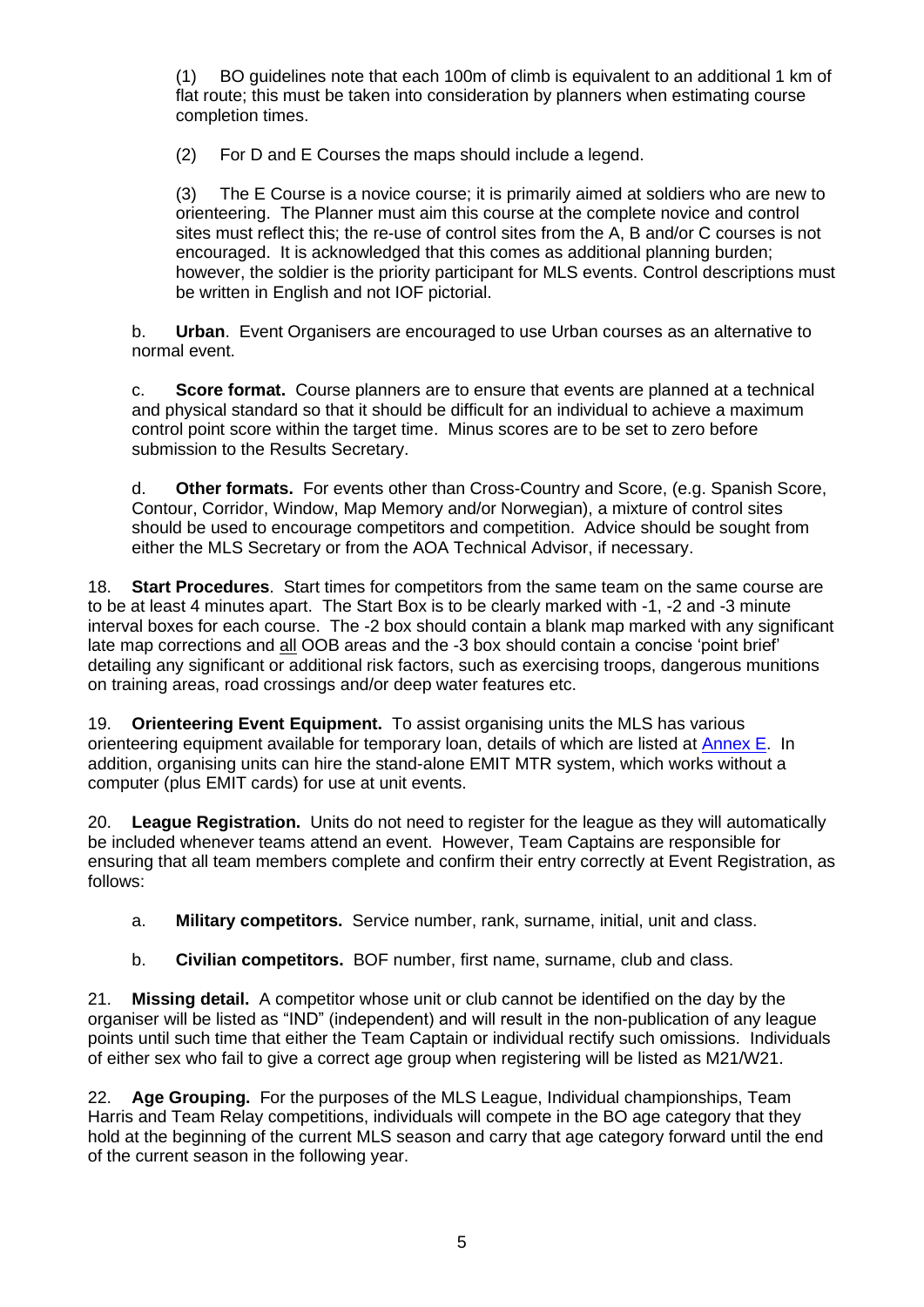### 23. **League Scoring System - Individual Scores.**

a. **Cross-Country events.** This includes Night, Urban, Contour, Window, Map Memory and Norwegian formats, the finish time of the top 3 runners per course will be averaged, giving the 'target time'. Points will be allocated as follows, but see sub-paragraph 23a(5) below:

- (1) A Course (Brown). Maximum 100 points (see sub-paragraph 23a(6) below).
- (2) B Course (Blue). Maximum of 70 points.

(3) C Course (Short Green). Maximum of 50 points. Designed to be technically challenging, but less physically demanding.

(4) D Course (Light Green). Maximum of 50 points.

(5) E Course (Long Orange). Maximum of 40 points, with a minimum of 10 points awarded subject to correct course completion, even if over time.

(6) For each full minute that a competitor is slower than the 'target time', a point will be subtracted from the maximum allowed for that Course (see sub-paragraph 23a(1)- (4) above). Negative points will not be awarded.

(7) For competitors faster than the 'target time', bonus points will be awarded on the basis of one point per full minute under the 'target time', but this will apply only to the A Course (Brown).

b. **Score events.** The League point's calculation depends on whether more than 2 runners achieved the Maximum Score at the event.

(1) The event Organiser shall set an "**Allowed Time Limit**" (typically 60 minutes) within which each competitor should complete the course.

(2) The "**Maximum Score**" is the points earned by visiting all controls on the score course within the Allowed Time Limit and does not include any Bonus or Penalty points.

(3) A runner's "**Score**" is the points earned from the controls they visit plus any Bonus points less any Penalty points.

(4) **Bonus** points will be awarded to runners who visit all controls on the basis of one point per full minute the runner finishes within the Allowed Time Limit.

(5) **Penalty** points will be deducted from the runner's score at a rate of 1 point every 6 seconds, or part thereof, that the runner finishes outside the Allowed Time Limit.

(6) **When the Maximum Score is NOT achieved by more than 2 runners.** The scores of the first 3 runners will be averaged, giving the 'Target Score', with the MLS League points then calculated as:

> Runner's Score --------------------- x 100 Target Score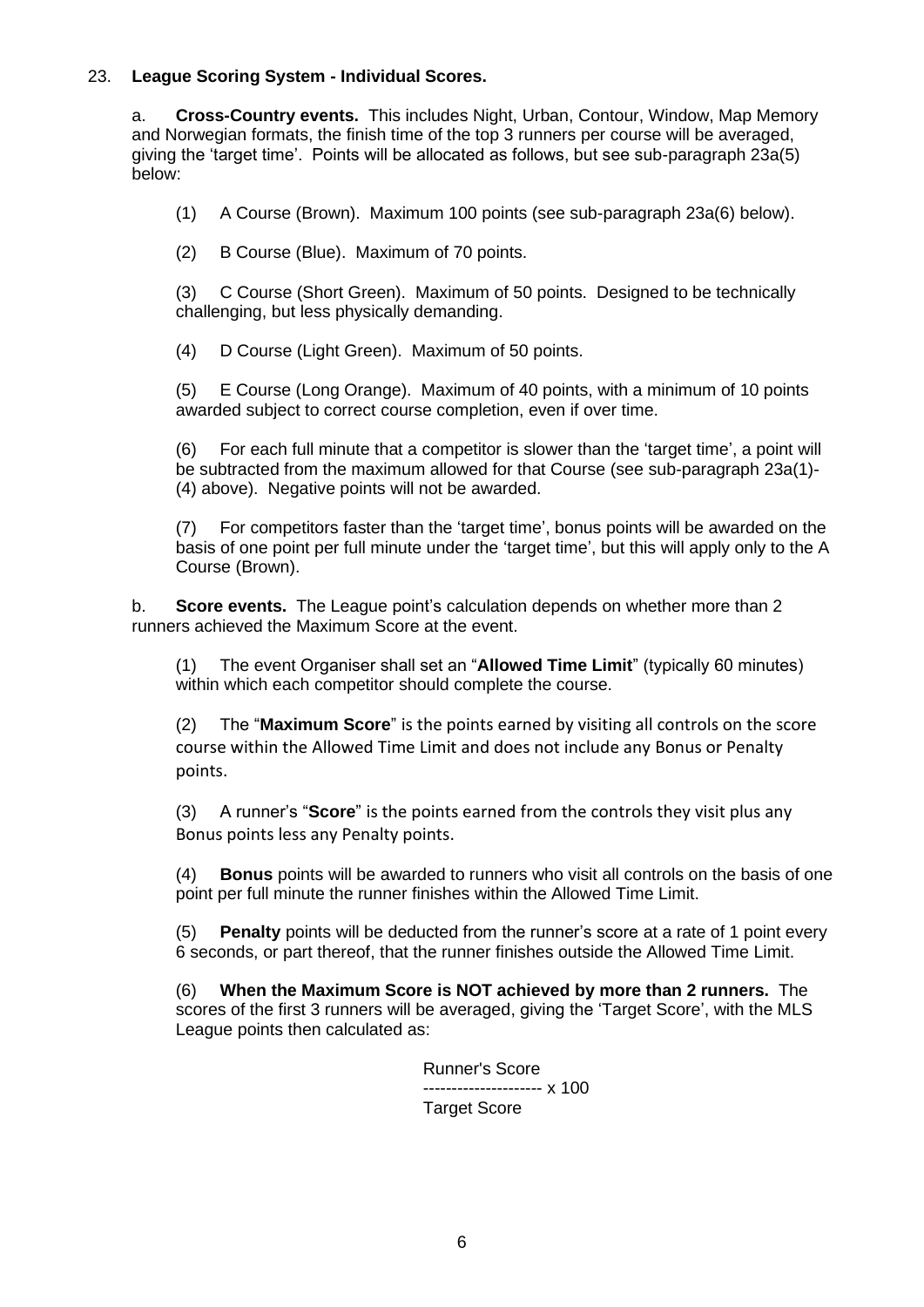(7) **When the Maximum Score IS achieved by more than 2 runners.** All those achieving the Maximum Score be awarded points based on the method used for a Cross-Country event, A Course (Brown) as described above in para 23a (reducing points for every minute behind the "target time". The lowest point's value awarded using this method is the Base Points Value (BPV), and is used to calculate the points for those who didn't achieve the maximum score as follows:

> Runner's Score ---------------------- x BPV (as described above). Maximum Score

(8) **Negative points.** Negative points are to be zeroed prior to submission to the Results Secretary.

c. **Penalties**. Participants caught intentionally cheating will be fined MLS points.

d. **MLS Championship events.** MLS League points will not be awarded for any of the MLS Individual, Team Harris or Team Relay Championships except for below (see paragraph 23e and 24g).

e. **Event Officials.** 100 points each are awarded to the Organiser, Planner and Controller for an MLS League event (including MLS Championship events). This is available for up to a maximum of two events per official, in whatever capacity, per season and will be taken from the first 2 events that an official undertakes a duty. They may however assist in more, and the Organiser may compete in their own event as long as they are not involved in any part of the course planning and have no prior knowledge of control locations.

f. **League Positions.** The final league individual positions will be calculated from the runners' best 50% rounded up +1 of the total events declared as an 'MLS League Scoring Event'. (i.e. 25 events equals 12.5 rounded up to 13, plus  $1 =$  best 14 events)

24. **League Scoring System - Team Scores.** These will be calculated as follows:

a. **Major Units.** The top six scoring runners per event will count towards the MLS League position, any number of runners may compete.

b. **Minor Units.** The top four scoring runners per event will count towards the league position, any number of runners may compete.

c. **Guest<sup>11</sup> Units/Clubs.** The top four scoring runners per event will count towards the league position, any number of runners may compete.

d. **Novice points.** Successfully completed courses can add an additional 10 points, per runner, to the team score over and above the six or four scoring members: up to a maximum of 60 points for a major unit and 40 points for a minor unit or guest unit/club. Novice runners will need to be identified by an asterisk appended to their surname in their entry or otherwise declared to the MLS Results Secretary via the team captain for the points to be awarded.

e. **Minimum numbers of runners.** Should any unit or club be unable to field a full team, then the maximum points gained will be that obtained from the runners attending.

f. **Definition of a 'Novice'.** A Novice is defined as an individual competing in their first or second MLS orienteering league season. Novices competing on the Long Orange or Light Green courses may contribute "Novice" points to the team score, subject to the maximum set out in para 24. d.

<sup>11</sup> A 'guest' is either a civilian with no military connection (ie not MOD Civil Servant, or other entitled civilian), or military outside the MLS region.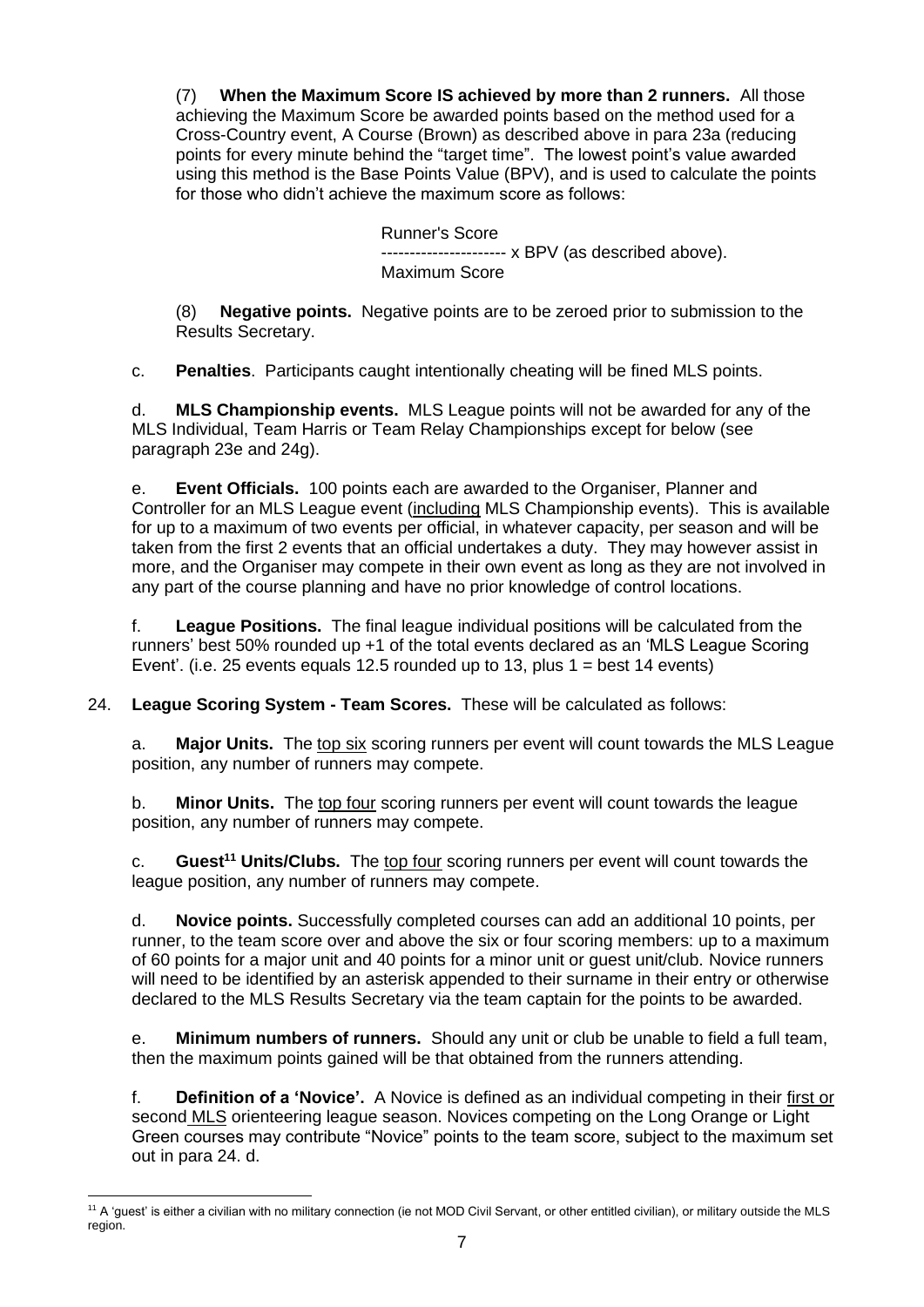g. **Event Organising Unit**. The organising unit is awarded the following points per MLS League event (including MLS Championship events). This is available for up to a maximum of two events. However, the award of these points is dependent upon the production of a set of results for distribution to the Results Secretary (see sub-paragraph 32a below):

- (1) **Major Unit**. 600 points.
- (2) **Minor Unit**. 400 points.

h. **League Positions.** The final team league positions will be calculated from the units' or clubs' best 50% rounded up +1 of the total events declared as an 'MLS League Scoring Event'.

25. **Funding/budgets.** Essential training aids such as control equipment (including EMIT cards), map survey and printing are eligible for public funding (such as from the Sports Equipment Grant (SEG) administered by HQ RC or Unit ECOPF). Public funding cannot be used for prizes and as such the MLS charge a levy to cover these costs for the league and championship events. Units or individuals are to ensure that such entry fees are paid for from non-public sources. Prior authority and/or advice should be sought from unit budget managers or RAO staff.**Use of electronic results system**. Organisers should use an electronic results system (the MLS preference is the standard EMIT system) for registration and to capture event results data. It is accepted that other systems (such as SI Card or EMIT Touch Free) could be used; however those individuals who own a current Standard EMIT card should not be charged a hire fee for using an alternative system (subject to consultation and agreement with the system operator). Suitable operatives to run the EMIT software are listed below. Results System Operator fees are listed in the table below per competitor but it is up to the organising unit to confirm the fee with the operator and confirm the services provided for the fee:

| <b>Name</b>                 | Telephone    | Email             |  |  |
|-----------------------------|--------------|-------------------|--|--|
| Maj (Retd) Allan Farrington | 07734 455838 | allan@emit-uk.com |  |  |

26. **MLS Recommended Entry Fees.** Event organisers should try to keep the charge per entrant to the recommended amount as shown in the table below. Entry fees include the Results System Operators fees (see paragraph 26 above), the Organising Unit fee, the MLS Levy and the DIO/TOPL Levy (for which the MLS Treasurer will raise an invoice). Hire of (EMIT) cards may be charged extra.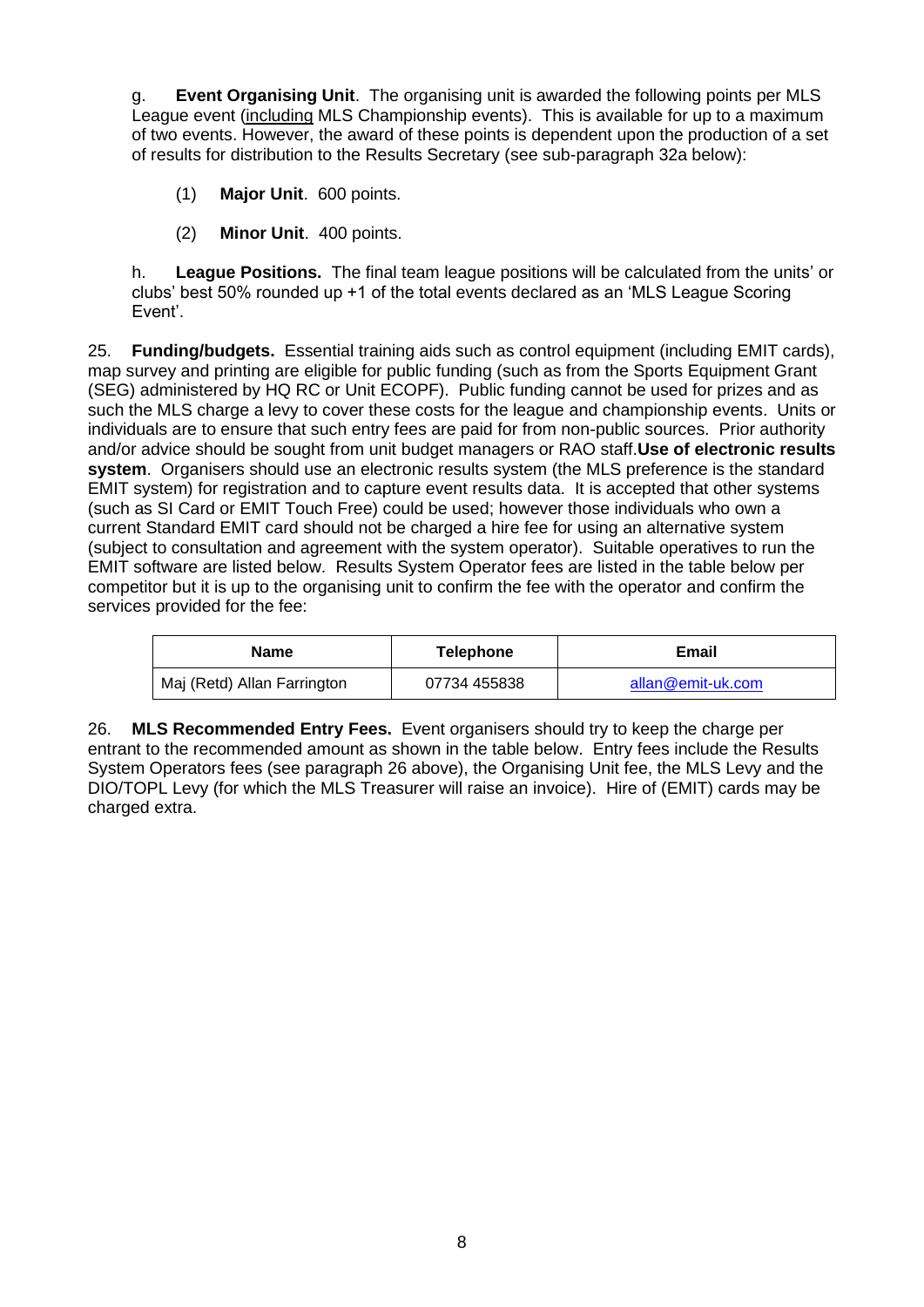| <b>Detail</b>                                            | All<br><b>Military</b>        | <b>Senior</b><br><b>Civilians</b><br>(M/W21<br>and<br>above)                                             | <b>Junior</b><br><b>Civilians</b><br>(M/W20<br>and<br>below) | <b>Remarks</b>                                                                                                 |  |  |  |  |
|----------------------------------------------------------|-------------------------------|----------------------------------------------------------------------------------------------------------|--------------------------------------------------------------|----------------------------------------------------------------------------------------------------------------|--|--|--|--|
| Recommended<br><b>Entry Fee (REF)</b>                    | £4.00                         | £7.50                                                                                                    | £5.50                                                        |                                                                                                                |  |  |  |  |
|                                                          | <b>Breakdown of REF costs</b> |                                                                                                          |                                                              |                                                                                                                |  |  |  |  |
| <b>Results System</b><br>Operator fee                    | £2.00                         | £2.25                                                                                                    | £1.75                                                        | Paid by the Organiser directly to the<br>Results System (EMIT/SI)<br>Operator at the event.                    |  |  |  |  |
| AOA Insurance<br>Levy                                    |                               | £1.00                                                                                                    | £0.33                                                        | To cover safety insurance for non-<br>military competitors. Invoice raised<br>by MLS Treasurer post event.     |  |  |  |  |
| DIO Levy <sup>12</sup>                                   | Nil                           | £2.25                                                                                                    | £2.25                                                        | Civilian entrants only. Invoice raised<br>by MLS Treasurer post event.                                         |  |  |  |  |
| <b>MLS Levy</b>                                          | £0.50                         | £0.50                                                                                                    | £0.17                                                        | To cover equipment maintenance,<br>re-mapping costs and prizes. Invoice<br>raised by MLS Treasurer post event. |  |  |  |  |
| <b>Organising Unit</b><br>£1.50<br>£1.50<br>£1.00<br>fee |                               | To cover mapping costs, printing<br>maps on waterproof paper and<br>sundries such as light refreshments. |                                                              |                                                                                                                |  |  |  |  |
| <b>Additional costs</b>                                  |                               |                                                                                                          |                                                              |                                                                                                                |  |  |  |  |
| Hire Card (EMIT)                                         | £1.50                         | £1.50                                                                                                    | £1.50                                                        | If required. Paid by the Organiser<br>directly to the Results System<br>(EMIT/SIdent) Operator at the event.   |  |  |  |  |

27. **FREE Runners.** As previously agreed the MLS would refund the event organisers the equivalent of the full entry fee (less Card Hire) for civilian helpers, capped at a maximum of 6. This refund would be clearly shown on the MLS invoice raised by the MLS Treasurer.

28. **Production of Routegadget (RG) Files**. Routegadget (RG) is a web utility which enables competitors to draw and compare their routes. It not only shows routes but allows the race to be replayed, even simulating a mass start, and can be a useful post-event analysis and training aid. Routegadget needs to be available on the night of the event in order to maximise its usage. Late publication can lead to a drop off in use. Due to the training benefits associated with RG the Organiser should endeavour to make use of it at MLS (League) cross-country events.<sup>13</sup> If RG is to be provided for, the event the Organiser will need to coordinate the following with the relevant personnel who will upload the event on RG.

29. **Pre-Event RG requirements.** The Event Planner is responsible for the provision of the following files to the above mentioned no later than the morning of the planned event:

a. An IOF XML course file from course setting software (OCAD v9 or equivalent).

b. A blank map of the competition preferably in GIF format (JPG if this is not possible). Ideally, the map file size should be under 0.5 Mb but with a resolution of at least 200 – 300 DPI (300 for intricate detail).

c. An 'All controls PDF' or image to enable controls to be sited precisely.

<sup>&</sup>lt;sup>12</sup> Current fee applies until licence expires Feb 2022.

<sup>&</sup>lt;sup>13</sup> Routegadget data can also be provided for score events, but considerable time is required; this will not normally be done.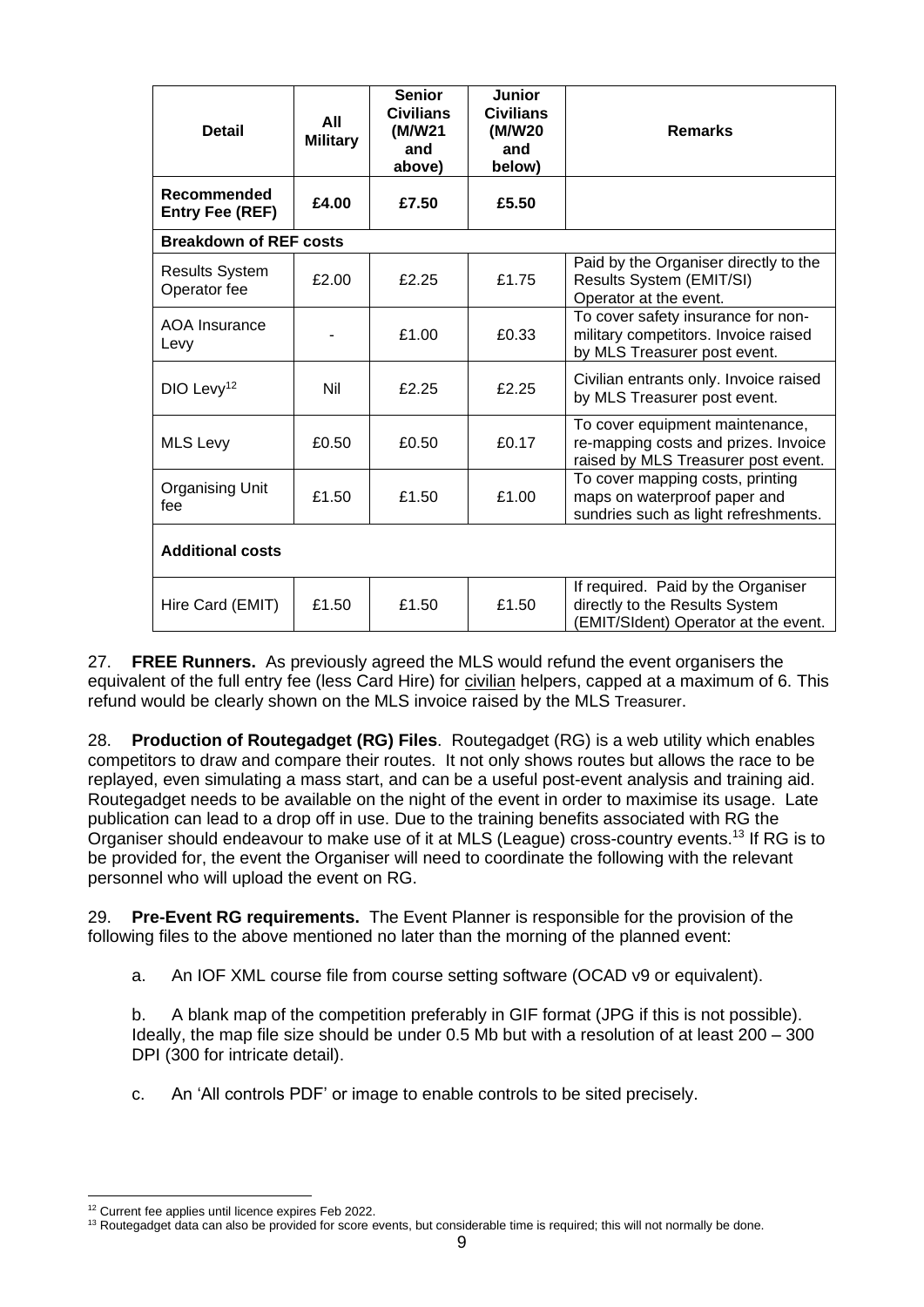d. If the production of any of these elements is likely to prove difficult, the Planner should contact the Results Secretary as soon as possible to enable further information to support file production to be provided. This may involve sending the entire OCAD course file for direct extraction.

e. Where the requisite pre-event files are not provided by the day of the event, a penalty of 25% team organisation points will be applied.

30. **Post-Event RG requirements.** As soon as possible after the event and ideally before results preparation, the Event Organiser shall provide a single consolidated splits file for all runners and courses in Splitbrowser format for EMIT systems and SportIdent (SI) format from Autodownload for SI systems. **This file is critical for RG.**

31. **Production of Event Results.** The Organiser is responsible for ensuring that:

a. A full set of results, in the correct format, are delivered by email to the Results Secretary as soon as possible after the event, but at the latest within 7 days.

b. One file containing formatted results for all classes is to be submitted in the following format, grouped by class in position order.

| -<br>Posn | .<br>-<br>Initia<br>Rank<br>Surname | Group<br>Aae | Club<br>. .<br>Unit | $\overline{\phantom{a}}$<br><b>l</b> ime | Deficit | acce<br>mins/km | -<br>Points<br>. . |
|-----------|-------------------------------------|--------------|---------------------|------------------------------------------|---------|-----------------|--------------------|
|           |                                     |              |                     |                                          |         |                 |                    |

These results will also be placed on the BAOC website under 'MLS Results' against the respective event by either the EMIT representative, where EMIT is deployed or the Results Secretary for other timing systems.

c. A file in Comma Separated Variable (csv) format should be provided to the League Results secretary to enable calculation of overall League results for Individuals and Units. The file should include the following columns:

Posn ServiceBOFNo RankInitial Surname AgeGroup Unit MLClass<sup>(1)</sup> Time Points Novice<sup>(2)</sup> (1) MLClass is the Course letter (A to E)

 $\overrightarrow{2}$  A Novice is identified by a value of 1; other competitors with a value of 0.

d. Control data is be kept after an event in order that queries can be investigated, all of which should come through the Team or Club captain.

**League Tables.** The Results Secretary is to produce the MLS League Tables (for Individuals, Major Units, Minor Units and Guest Teams) and a copy of these is to be placed onto the BAOC website under MLS Results. League Tables are to be published as often as possible and as a minimum once every 3 to 4 events during the league season and at least a week before the final league prize-giving event.

32. **Prizes/Prize Giving.** The Prize Giving, for all competitions, will be at an event held at the end of the MLS League season, with prizes awarded in the categories listed below (Team Relay Championship prizes will be awarded at the event). For an Individual to be eligible for a prize in the League, they must be placed in the top third of the Individual League Table. For a Team to be eligible for a prize, that unit or club must have organised at least one event at any point over the summer and Winter League prior to the prize giving: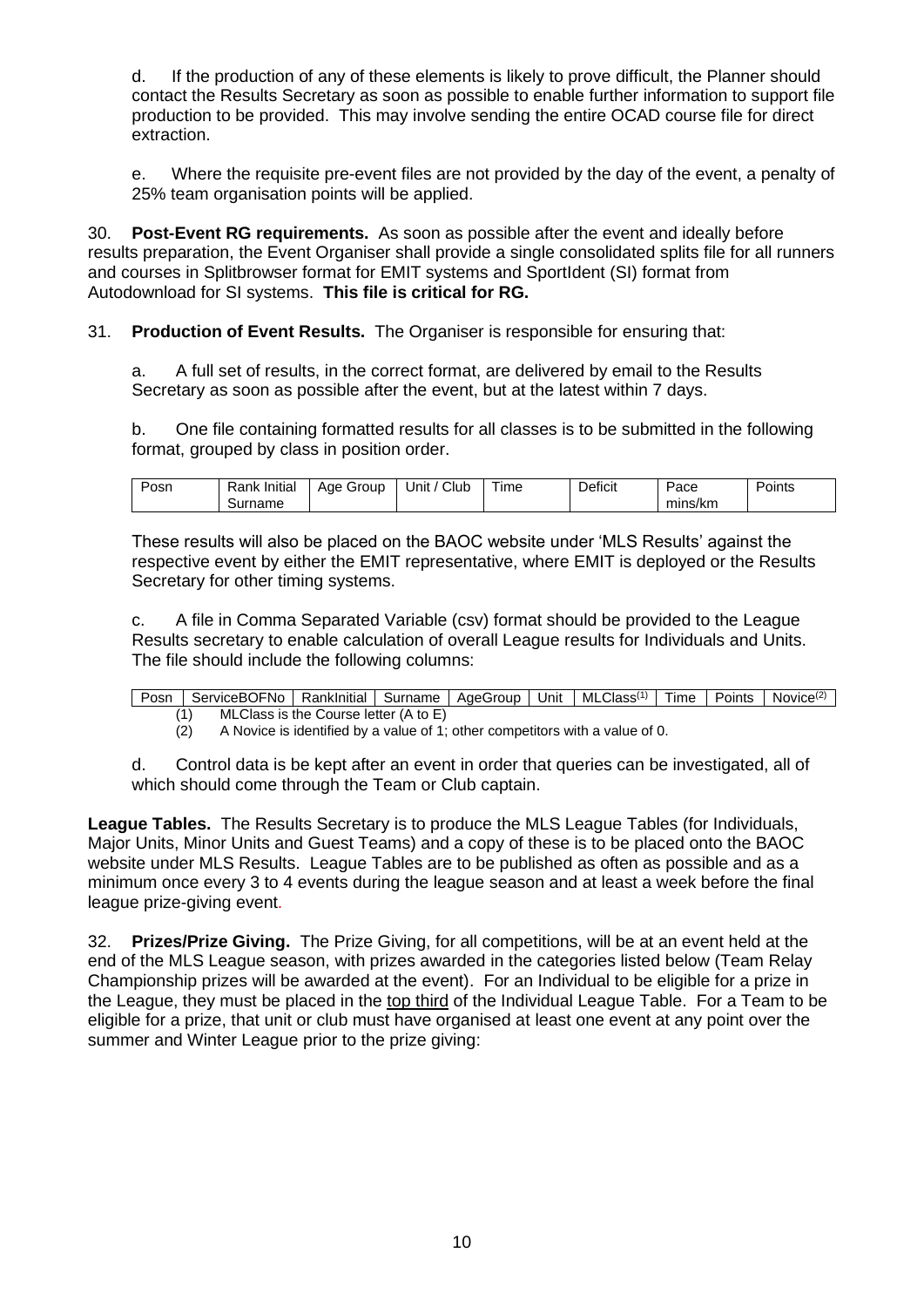| <b>Competition</b>                 | <b>Classes</b>                                                                     | <b>Awards</b>   |
|------------------------------------|------------------------------------------------------------------------------------|-----------------|
|                                    | M/W Open Champion <sup>14</sup>                                                    | 1 <sup>st</sup> |
| MLS League -                       | MU/WU21, M/W21, M/W35, M/W40, M/W45, M/W50+,                                       | 1st, 2nd, 3rd   |
| Individual                         | Novice (Long Orange), Novice (Light Green), Guests<br>(open)                       |                 |
| MLS League -<br>Teams              | Major Unit (6), Minor Unit (4), Guest Team (4)                                     | 1st, 2nd, 3rd   |
|                                    | M/W Open Champion                                                                  | 1 <sup>st</sup> |
| Individual<br>Championships        | MU/WU21, M/W21, M/W35, M/W40, M/W45, M/W50+<br>Novice (Long Orange), Guests (open) | 1st, 2nd, 3rd   |
| <b>Team Relay</b><br>Championships | Ad Hoc $(3)$                                                                       | 1st, 2nd, 3rd   |
|                                    | Major Unit (6), Minor Unit (3), Female Team (3),                                   | 1st, 2nd, 3rd   |
| <b>Team Harris</b><br>Format       | Veterans Team (3), Under 25 Team (3)                                               |                 |
| Championships                      | Ad Hoc (Long) (3), Ad Hoc (Short) (3)                                              | 1st, 2nd, 3rd   |
|                                    | Fastest Harris Team (Military) Long Course (3) <sup>15</sup>                       | 1st, 2nd, 3rd   |

34. **Complaints procedures.** Events will be governed by these MLS Rules and AOA/BO Regulations. The format and rules of the MLS will remain unchanged throughout the season. Units seeking clarification should in the first instance consult the MLS Secretary. Any complaints with regard to any competitor or any aspect of the organisation or course planning at events should be directed to the Organiser and Controller, at the event, in the first instance. Matters not resolved should then be directed to the MLS Secretary for further discussion with the MLS Committee, with the decision of the Chairman being final.

TD Dickinson SSgt MLS Secretary 94374 2062 (Military)/0192940 2062 (Civilian) [Terence.Dickinson729@mod.gov.uk](mailto:terence.dickinson729@mod.gov.uk)

<sup>&</sup>lt;sup>14</sup> Open Champions will not be eligible for an age group prize.

<sup>&</sup>lt;sup>15</sup> The Nick Bateson trophy.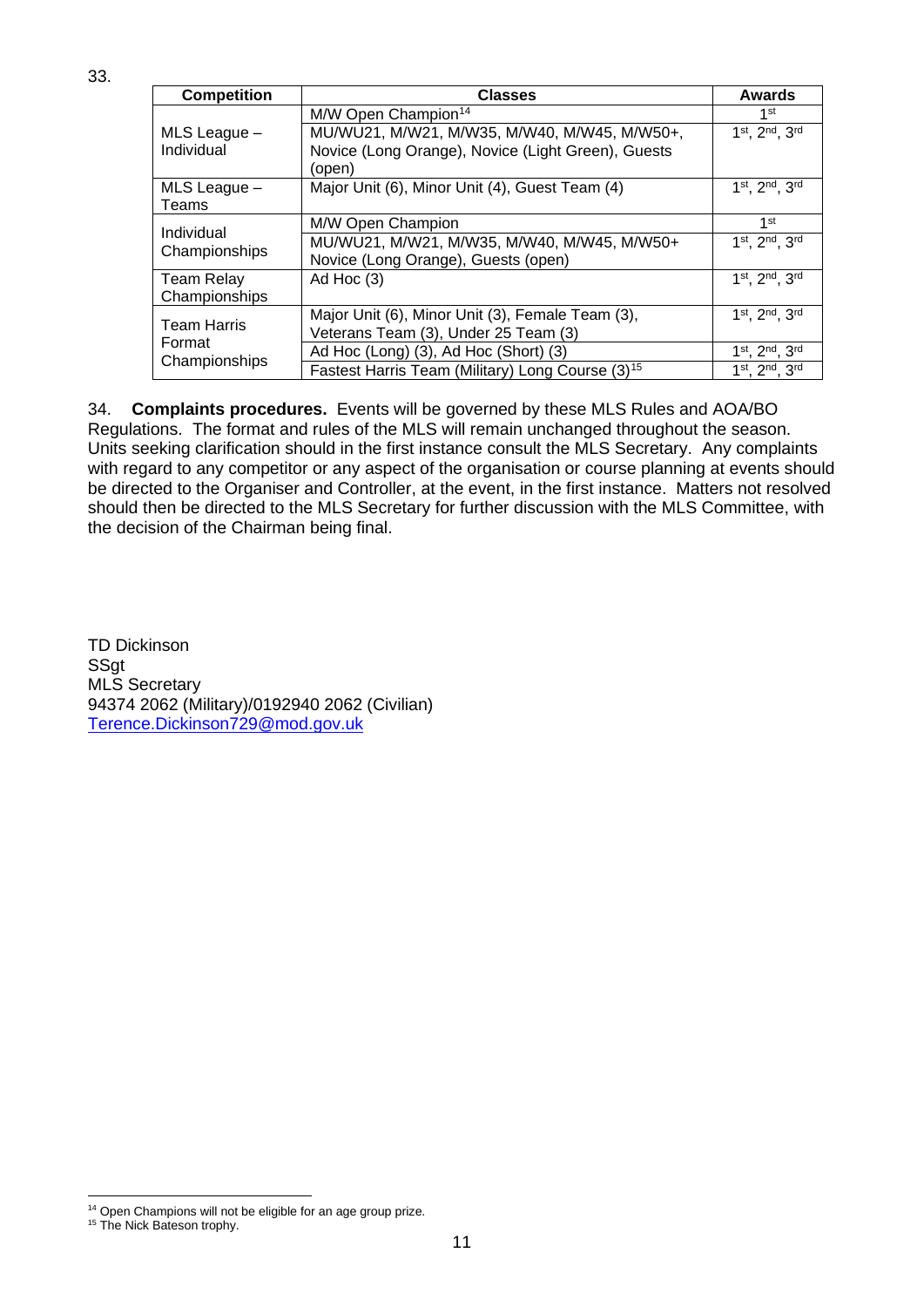### Annexes:

- A. The Fund Charter [Military League South Orienteering Fund.](#page-12-0)<br>B. Instructions for the Individual Championships.
- B. [Instructions for the Individual Championships.](#page-13-0)<br>C. Instructions for the Team Harris Championship
- [Instructions for the Team Harris Championships.](#page-14-0)
- D. **[Instructions for the Team Relay Championships.](#page-16-0)**
- E. **[List of MLS Orienteering Equipment.](#page-18-0)**

Enclosures:

- 1. Template: MLS Event Flyer.
- 2. Example: EASP.

Distribution:

MLS Chairman MLS Treasurer MLS Results Secretary AOA Chairman AOA Secretary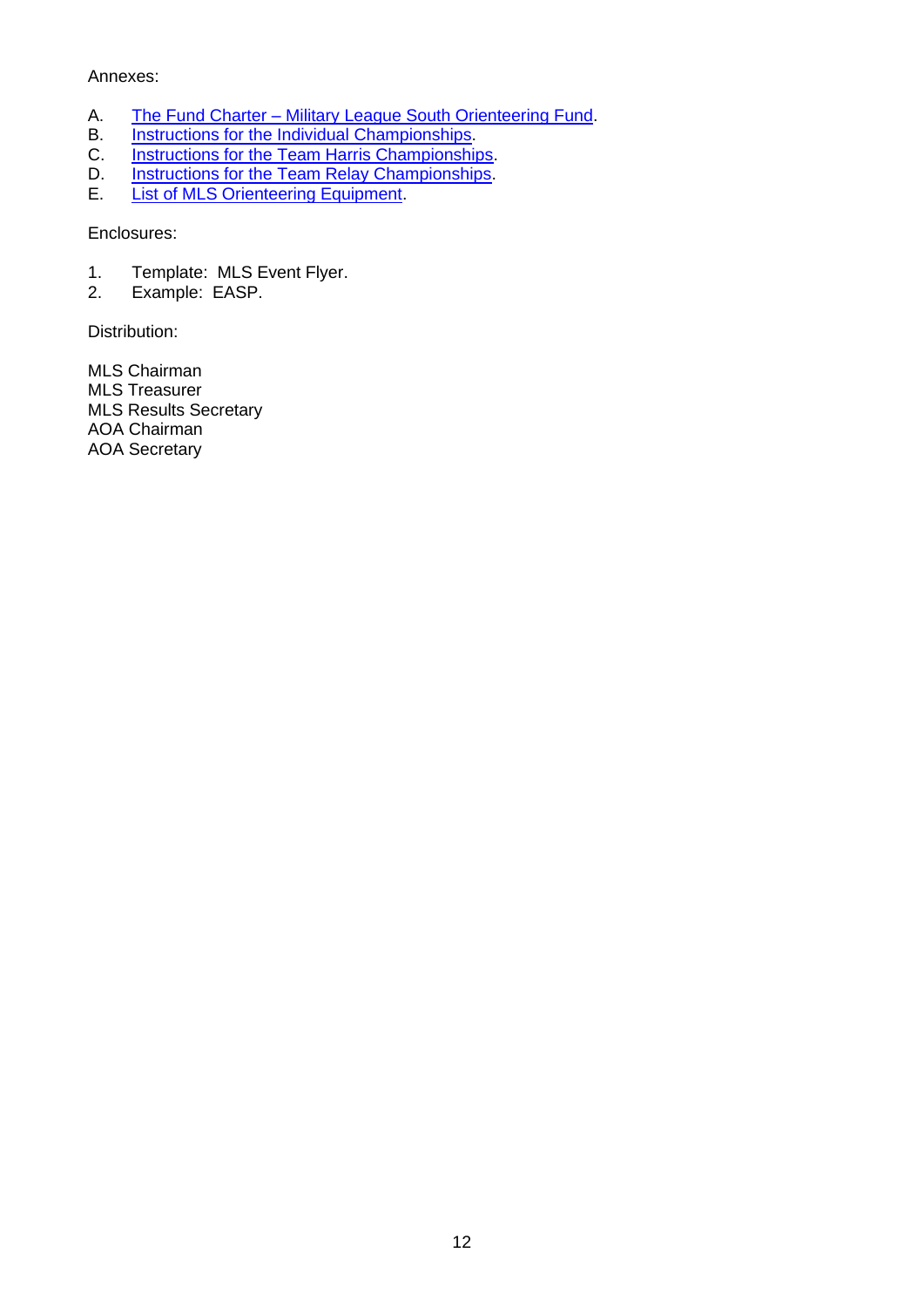## <span id="page-12-0"></span>**THE FUND CHARTER - MILITARY LEAGUE SOUTH ORIENTEERING FUND**

References:

- A. Queens Regulations for the Army.
- B. Service Fund Regulations.

**Managing Trustee**: Commanding Officer, Upavon Support Unit **Fund Manager**: Second in Command, Upavon Support Unit

1. **Status.** The Military League (UK South) (MLS) Orienteering Fund is a Service (Non-Public) Fund and is to be administered in accordance with References A and B. It will be held within the Station Accounts administrated by Upavon Support Unit.

2. **Aim of the MLS**.The aim of the MLS is to enhance the effectiveness of military personnel, through the provision of structured orienteering opportunities in a competitive environment, and foster links with local orienteering clubs, to enhance the quality of military orienteering events and for the benefit of community relations.

3. **The aim of the Fund.** The aims of the Fund are:

- a. To financially support the aim of Military League South (MLS) orienteering.
- b. The collection and payment of levies due to British Orienteering and other bodies.

c. Financing or subsidising the cost of the MLS League, Individual and Team Championship events and the provision of suitable prizes for such competitions.

d. Provision or repair of resources and equipment owned or used to support the aim.

4. **Income.** The fund will attract income from the MLS Levy charged at all MLS events.

5. **Maintenance.** The account is to be maintained by the Regimental Accountant, Upavon Support Unit in accordance with accounting instructions detailed in Reference B.

6. **Fund Composition.** The fund is composed of a sub-account with the PRI Upavon Support Unit.

7. **Safeguards.** Audits checks are to be carried out in accordance with Reference B.

8. **Management.** The Treasurer is responsible for the MLS finances and is the Account Manager for the MLS Account. Furthermore, publication of the following will take place annually at the MLS Meeting, normally held in May each year, to ensure clarity of the Fund:

a. The Charter for the Military League South (MLS) Orienteering Fund (as contained with the MLS Rules).

b. The Annual Statement of Accounts and current Liquidity Statement.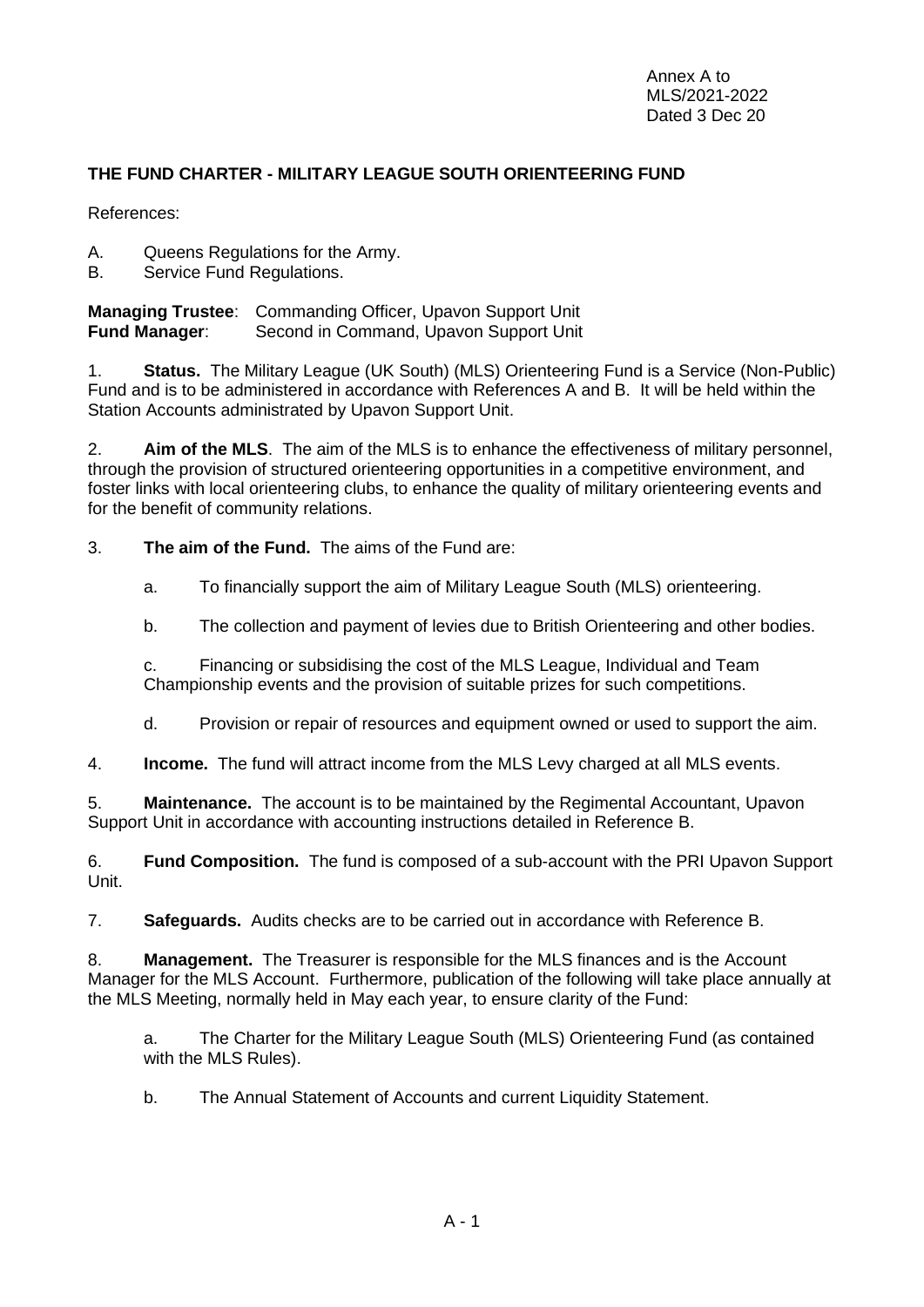### <span id="page-13-0"></span>**INSTRUCTIONS FOR THE INDIVIDUAL CHAMPIONSHIPS**

1. **General.** The MLS Individual Orienteering Championships (known as 'the Championship' throughout this instruction) will be run as a conventional Cross-Country event. The Championships is 'entry on the day' and full event details will be promulgated on a flyer and published on the [BAOC](http://www.baoc.info/) website.

2. **Purpose**. The purpose of the Championship is to:

a. Annually establish the best male and female orienteer in the MLS.

b. Expose competitors to high quality orienteering maps and planning; as well as technically demanding and physically challenging orienteering.

IOT support recruitment and develop orienteering as a military skill.

3. **Eligibility**. The Championships is open to all Regular and Reserve personnel from UK South designated units<sup>16</sup> and is only open to Military competitors. To qualify for prizes, competitors MUST run on the course that matches their age category.

4. **Competition Format**. Course age categories, Technical Difficulty (TD) and Length (km) are as follows:

| <b>Course</b> | <b>Course</b><br><b>Colour</b> | <b>Age Category</b>      | TD | Length<br>(km) |
|---------------|--------------------------------|--------------------------|----|----------------|
| A             | <b>Brown</b>                   | M21, M35, M40, M45       | 5  | $8 - 10$       |
| в             | <b>Blue</b>                    | W21, W35, W40, W45, M50+ | 5  | $6 - 8$        |
| C             | Light Green                    | MU21, WU21, W50+         | 4  | $4-6$          |
| D             | Long Orange                    | <b>Novices</b>           | 3  | $4 - 5$        |

5. **Mapping/Punching system.** The maps are to be printed at a scale of 1:10,000 on waterproof paper. Control Descriptions will be on the map and use IOF symbols, with loose Control Descriptions available in the Start box only. Maps will be issued at the Start and will be collected in at the Finish and will then be made available for re-issue once the last runner has started. Electronic punching system will be used and the preferred system is EMIT but other options are available to the Organiser.

6. **Attendance**. Attendance is voluntary, there is no pre-entry requirement, but competitors are responsible for their own safety and for assessing their abilities to complete the selected course.

7. **Results/Prizes/Prize Giving.** Results will be placed on the BAOC website at [www.baoc.info/](http://www.baoc.info/) as soon as possible after the event. Prizes will be awarded as follows: Men's Open Champion will be the fastest individual male on the A Course irrespective of age class; the Women's Open Champion will be the fastest individual female on the B Course irrespective of age class. Age class prizes will be awarded in addition to these, based solely on the age class declared at Registration. The prizes will be awarded at the MLS Prize Giving event at the end of the season (details to follow).

<sup>16</sup> iaw para 13 to MLS Rules.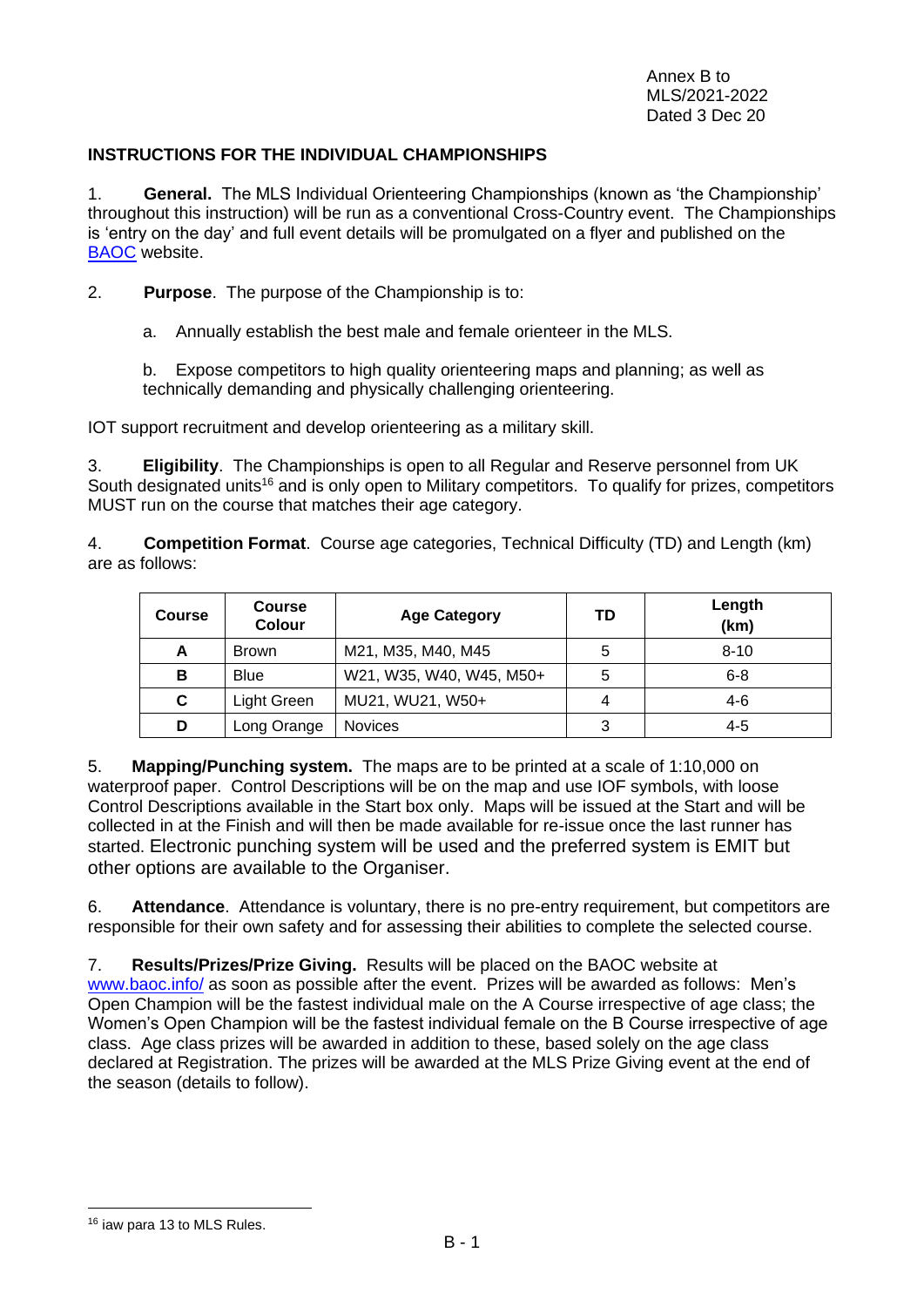### <span id="page-14-0"></span>**INSTRUCTIONS FOR THE TEAM HARRIS CHAMPIONSHIPS**

1. **General**. The MLS Team Harris Orienteering Championships (known as the 'Team Harris' throughout this instruction) will be run as a Harris format event, consisting of a Long and a Short course, for teams of 3. The Team Harris is 'pre-entry only' and full event details will be promulgated on a flyer and published on the [BAOC](http://www.baoc.info/) website.

2. **Purpose**. The purpose of the Team Harris is to:

a. Annually establish the best teams in the MLS.

b. Expose competitors to high quality orienteering maps and planning; as well as technically demanding and physically challenging orienteering.

c. Expose the local civilian orienteering community to the best of the MLS teams;

IOT support community engagement, recruitment and develop orienteering as a military skill.

3. **Eligibility**. The Team Harris is open to all Regular and Reserve teams from UK South designated units (with Major/Minor Unit status iaw Sp Comd UK South Amalgamations for Sport)<sup>17</sup>, Civilian competitors may enter as guests in Ad Hoc Teams only (Long or Short courses).

4. **Competition Format**. The Team Harris will be run as a Harris format event, consisting of a Long and a Short course, for teams of 3. The basic concept is that each team member has to visit a set of compulsory 'Spine' controls and in addition the Team Captain has to distribute an additional set of 'Secondary' controls amongst the team so that all Secondary controls are visited by at least one member of the team. The team time is determined by the time of the last person in the team to finish, plus any added time for missed controls (see paragraph 6 for details of time penalties). For Major Units this will be the combined time of the Long and Short team last finishers.

5. **Time Penalties.** No team will be disqualified for missing a control. However, missing a control (either Spine or Secondary) is evidence of failure, poor planning or execution of the plan; consequently any competitor that has missed one or more controls will be penalised 15 minutes for every control missed.

6. **Course Details.** The 2 courses will be planned to the following Technical Difficulty (TD), approximate distances and equivalent Colour Coding:

| Course       | Teams                                                                        | TD              | <b>Spine</b><br><b>Controls</b> | <b>Secondary</b><br><b>Controls</b> |
|--------------|------------------------------------------------------------------------------|-----------------|---------------------------------|-------------------------------------|
| Long         | Major Unit (Long), Minor Units<br>and Ad Hoc (Long)                          | 4 (medium/hard) | 8-10 controls<br>4km            | 20                                  |
| <b>Short</b> | Major Unit (Short), Female,<br>Veteran (M/W40+), Under 25,<br>Ad Hoc (Short) | 3 (medium)      | 6-8 controls<br>3 <sub>km</sub> | 15                                  |

7. **Team Composition.** Units are only to register competitors who are on the actual assigned strength of their unit on the day of the competition. Teams are to consist of 3 runners, and Units/Clubs may enter as many teams as they wish, but as a minimum team composition is as follows:

<sup>17</sup> iaw para 13 to MLS Rules.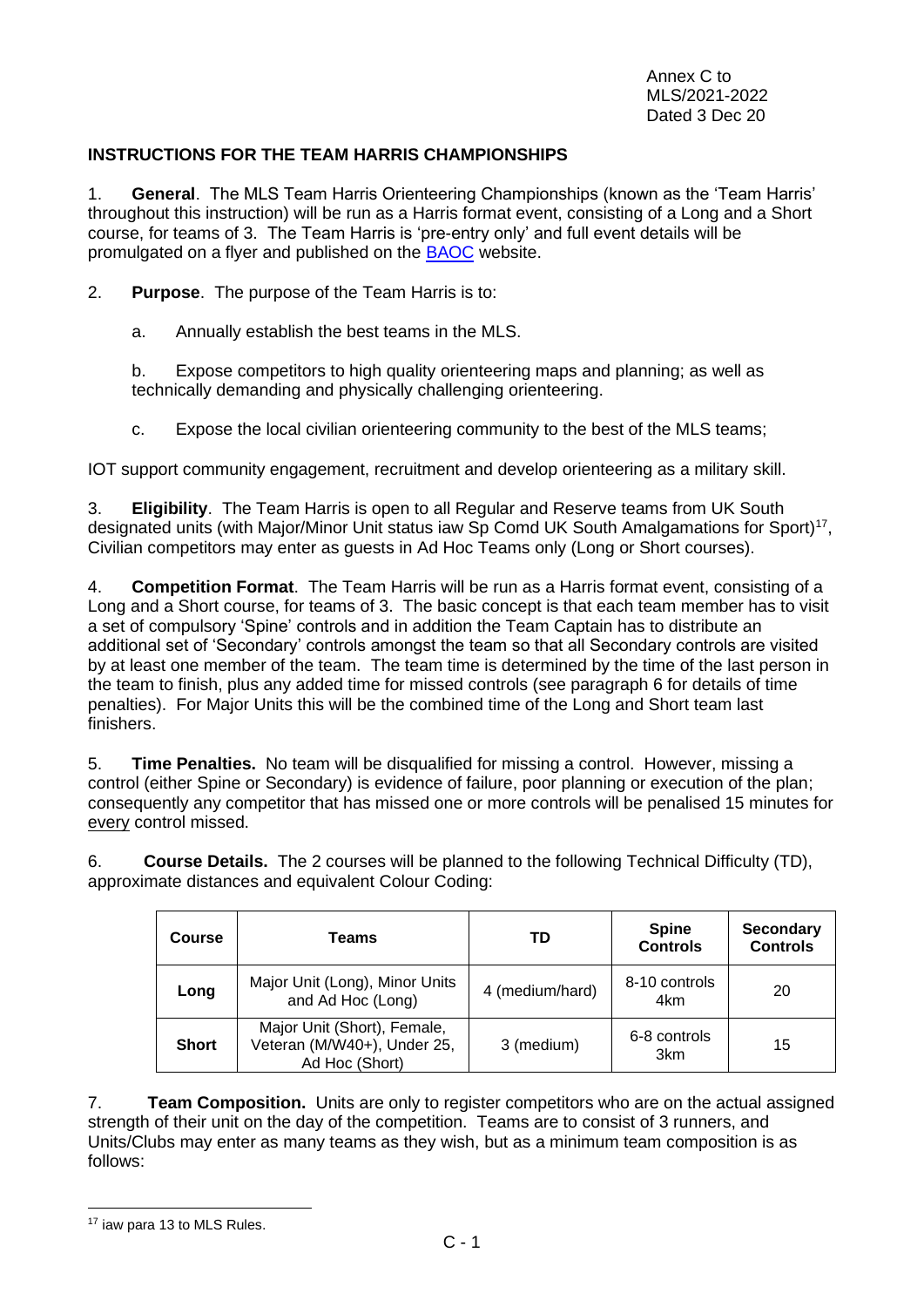a. **Major Units.** Enter a minimum of two teams of 3 (minimum of one on the Long and one on the Short course).

b. **Minor Units, Ad Hoc (Long).** Enter one team of 3 on the Long course.

c. **Female, Veterans (M/W40+), Under 25.** Enter one team of 3 on the Short course. These teams may also count towards the Major Unit B team (if appropriate).

d. **Ad Hoc (Short).** Enter one team of 3 on the Short course.

8. **Mapping/EMIT.** The maps are be printed at a scale of 1:10,000 on waterproof paper. Control Descriptions will be on the map and use IOF symbols; no loose Control Descriptions will be available. Maps will be issued to the Team Captain at the Start. The EMIT electronic punching system will be used throughout the competition.

9. **Central Briefing/Mass Start.** There will be a central briefing and demonstration for all competitors at 15 minutes before a mini-mass start, in the following order:

- Major Unit (Long) first teams.
- Minor Units (Long) first teams.
- Ad Hoc (Long).
- Major Unit (Short) teams
- Female teams.
- Veteran (M/W40+), Under 25 and Ad Hoc (Short).

10. **Attendance**. Attendance is voluntary and there is no pre-entry requirement, but competitors are responsible for their own personal safety and for assessing their own abilities to complete the selected course.

11. **Results/Prizes/Prize Giving.** Results will be placed on the BAOC website at [www.baoc.info/](http://www.baoc.info/) as soon as possible after the event. Prizes will be awarded for the categories listed above. The prizes will be awarded at the MLS Prize Giving event at the end of the season (details to follow).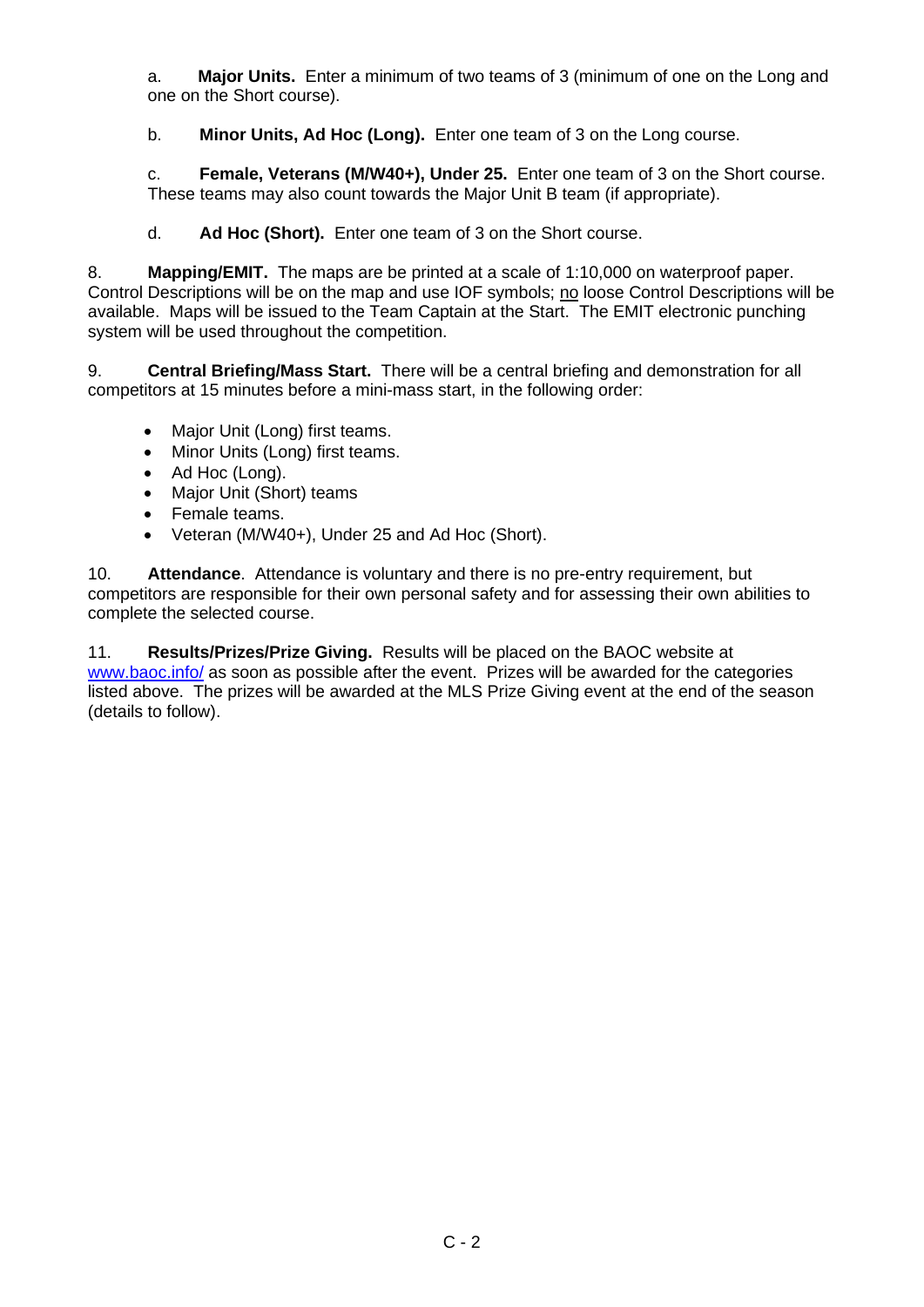### <span id="page-16-0"></span>**INSTRUCTIONS FOR THE TEAM RELAY CHAMPIONSHIPS**

1. **General**. The MLS Team Relay Orienteering Championships (known as the 'Team Relay' throughout this instruction) will be run as a conventional relay format event take place. The Team Relay is 'pre-entry only' and full event details will be promulgated on a flyer and published on the [BAOC](http://www.baoc.info/) website..

- 2. **Purpose**. The purpose of the Team Relay is to:
	- a. Annually establish the best teams in the MLS.

b. Expose competitors to high quality orienteering maps and planning; as well as technically demanding and physically challenging orienteering. Expose the local civilian orienteering community to the best of the MLS teams;

in order to support community engagement, recruitment and develop orienteering as a military skill.

- 3. **Eligibility**. The Team Relay is open to all.
- 4. **Competition Format**. The Team Relay will be run as a conventional line relay as follows:

a. **Mass Start/Gaffles.** The majority of teams will go in one mass start, with teams from the same unit being given different gaffles; the number and timing of separate minimass starts will be determined by terrain restrictions and the number of team entries.

b. **Courses.** The Team Relay will consist of a Long, Medium and Short lap, run in different order between teams. This means that team placing will not become clear until the end of the very last lap.

c. **Laps.** Each lap will be a conventional line course, in which competitors must visit and 'punch' each control in numerical sequence. After 'punching' the last control, the competitor hands over to the next team member by physical touch before 'punching' the Finish Control to record an individual lap time.

d. **Finishing.** The team order of finishing is determined by the time the last competitor in each team 'punches' at the Finish Control, plus any added time for missed controls (see separate paragraph on time penalties).

e. **Spectator Control.** There will be a 'Spectator Control' sited approximately 1km from the end of each course, to help teams to ensure that their next runner is ready in the Start box and to add a bit of excitement to the event.

5. **Time Penalties.** No team will be disqualified for missing a control. However, missing a control is evidence of failure, poor planning or execution of the plan. Consequently, any competitor that has missed one or more controls will be penalised 15 minutes for every control missed.

6. **Course Details.** The 3 courses will be planned to the following Technical Difficulty (TD), approximate distances and equivalent Color Coding: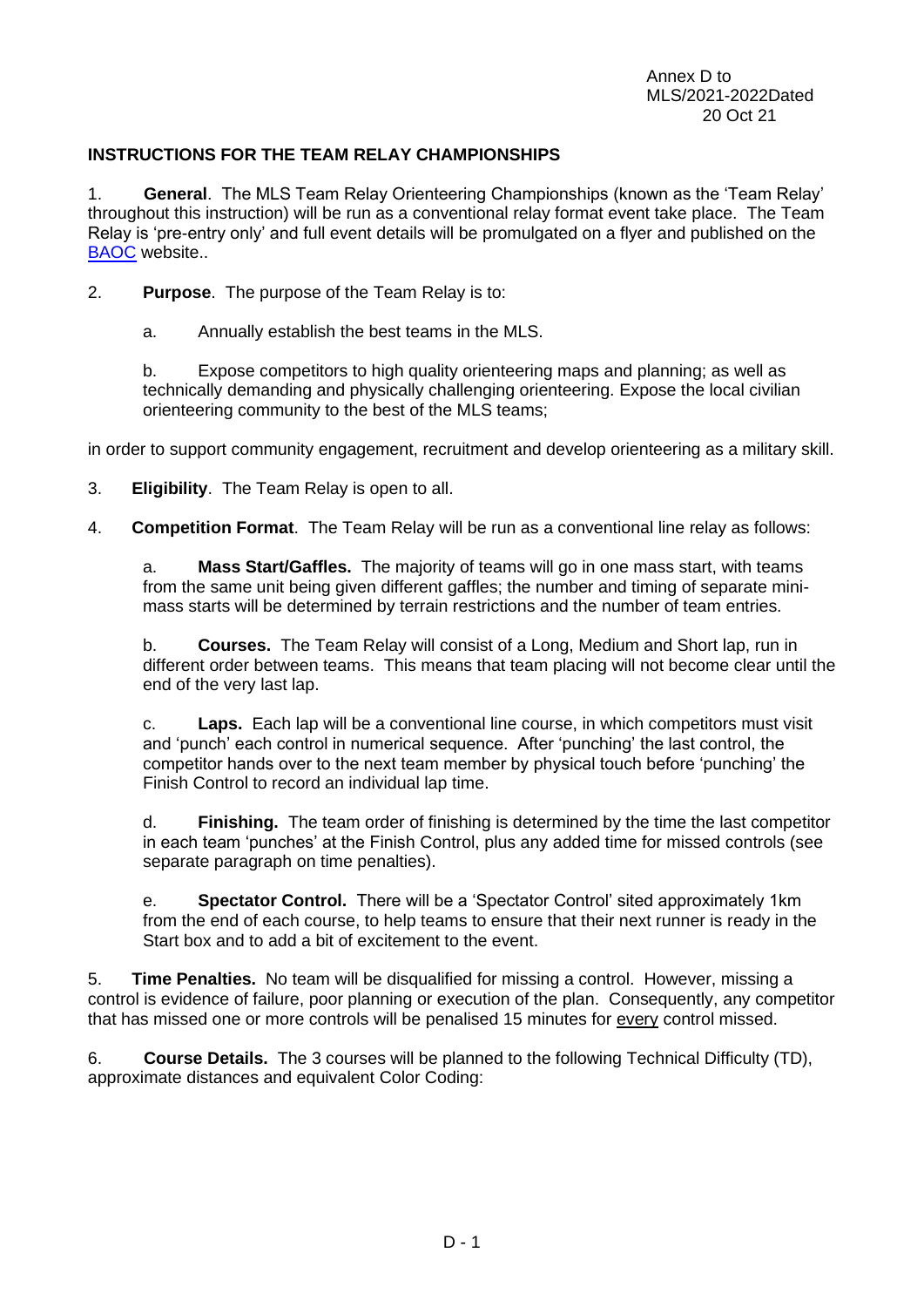| Lap           | TD                          | <b>Distance</b><br>(km) | <b>Equivalent</b><br><b>Colour Coding</b> |
|---------------|-----------------------------|-------------------------|-------------------------------------------|
| Long          | At TD 4 (medium/hard)       | $5-6$                   | Blue                                      |
| <b>Medium</b> | Up to TD 4<br>(medium/hard) | $4 - 5$                 | Green                                     |
| <b>Short</b>  | At TD 3 (medium)            | $3 - 4$                 | Orange                                    |

**Team Composition.** Teams are to consist of 3 runners and the event will be run as an 'Ad Hoc' event, team members can be mix of serving and civilian personnel.

7. **Mapping/EMIT.** The maps will be printed at a scale of 1:10,000 on waterproof paper. Control Descriptions will be on the map and use IOF symbology; no loose Control Descriptions will be available. Maps will be issued at the Start and will be collected in at the Finish. Maps will then be made available for re-issue once the last runner has started. The EMIT electronic punching system will be used throughout the competition.

8. **Central Briefing/Mass Start.** There will be a central briefing and demonstration for all competitors 15 minutes before the mini-mass start of the first runners from each team, starting with Major, then Minor Units, then any teams not in either of these 2 categories.

9. **Attendance**. Attendance is voluntary and there is no pre-entry requirement, but competitors are responsible for their own personal safety and for assessing their own abilities to complete the selected course.

10. **Results/Prizes/Prize Giving.** Results will be placed on the BAOC website at [www.baoc.info/](http://www.baoc.info/) as soon as possible after the event. Prizes will be awarded for the categories listed above. The prizes will be awarded at the MLS Prize Giving event at the end of the season (details to follow).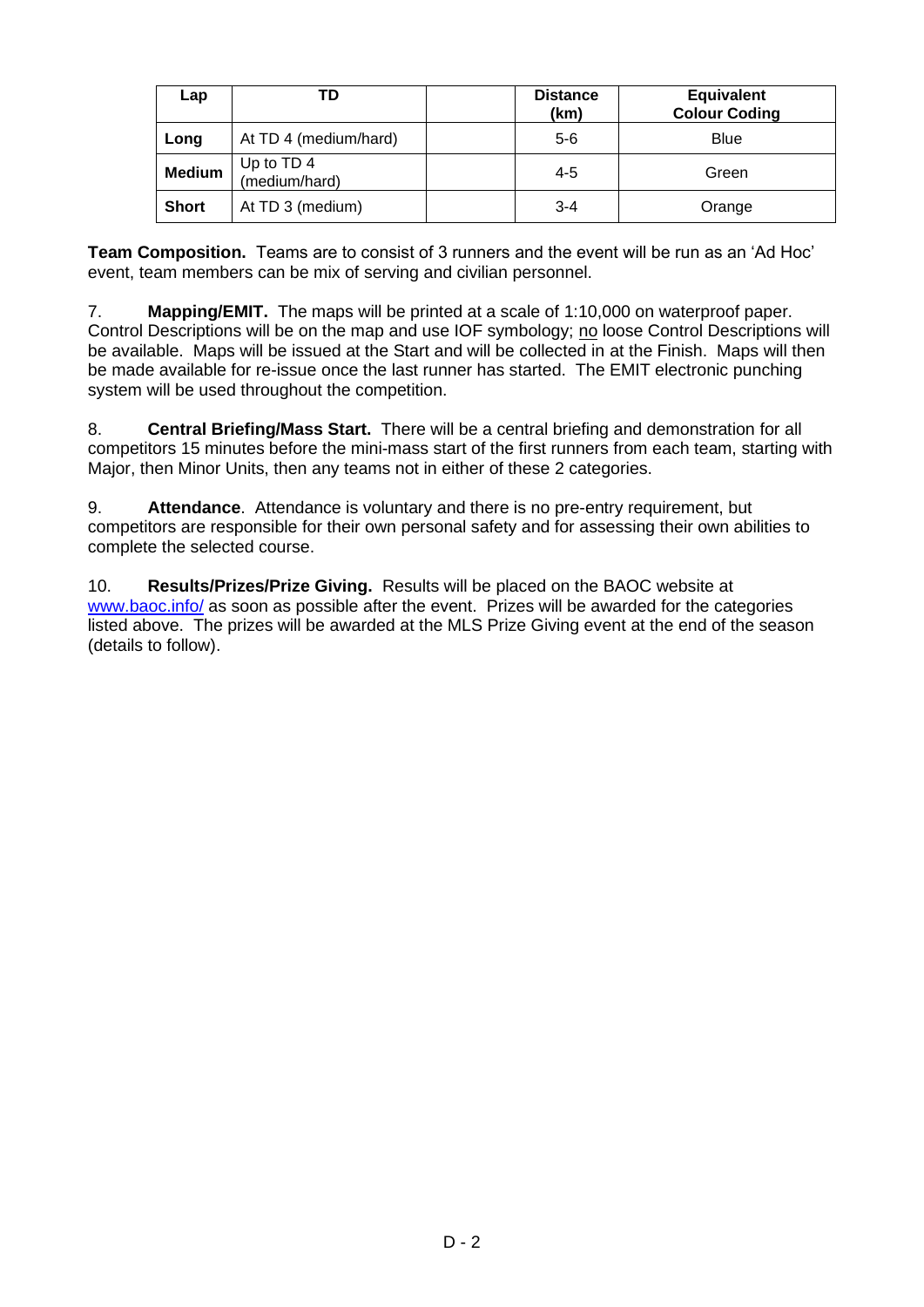### <span id="page-18-0"></span>**LIST OF MLS ORIENTEERING EQUIPMENT**

| <b>Description</b>              | Quantity  | <b>Remarks</b>                   |
|---------------------------------|-----------|----------------------------------|
| <b>EMIT Start Controls</b>      | 4         |                                  |
| <b>EMIT Finish Controls</b>     | 4         |                                  |
| <b>EMIT Controls</b>            | 100       | See Control Codes in table below |
| <b>Control Kites</b>            | 100       |                                  |
| Event Directional Signs (Large) | Various   |                                  |
| Event Directional Signs (Small) | Various   |                                  |
| <b>ESD2 Start Display Clock</b> | 1         | With stand and carry case        |
| MTR4 & Printer                  | 1         |                                  |
| <b>Start/Finish Banners</b>     | 1 of each |                                  |
| <b>EMIT Cards (Version 2)</b>   | 41        |                                  |
| Sign (Caution Runner)           | 10        |                                  |
| Signs (Small & Large)           | 15 & 2    | <b>Direction</b>                 |

1. The following orienteering equipment is available for temporary loan.

2. **EMIT Control Numbers.** To assist event planners the following Control Numbers are available. Numbers should always be shown on Control Descriptions as 3 digits to match the way they appear on the actual control. Please consult the MLS Equipment Manager to confirm control availability:

| 100 | 110 | 120 | 130 | 140 |    | 40 | 50 | 60 | 70 | 80 | 90 |
|-----|-----|-----|-----|-----|----|----|----|----|----|----|----|
| 101 | 111 | 121 | 131 | 141 | 31 | 41 | 51 | 61 | 71 | 81 | 91 |
| 102 | 112 | 122 | 132 | 142 | 32 | 42 | 52 | 62 | 72 | 82 | 92 |
| 103 | 113 | 123 | 133 | 143 | 33 | 43 | 53 | 63 | 73 | 83 | 93 |
| 104 | 114 | 124 | 134 | 144 | 34 | 44 | 54 |    | 74 | 84 | 94 |
| 105 | 115 | 125 | 135 | 145 | 35 | 45 | 55 | 65 | 75 | 85 | 95 |
| 106 | 116 | 126 | 136 | 146 | 36 | 46 | 56 |    | 76 |    | 96 |
| 107 | 117 | 127 | 137 | 147 | 37 | 47 | 57 | 67 |    | 87 | 97 |
| 108 | 118 | 128 | 138 | 148 | 38 | 48 | 58 |    | 78 | 88 | 98 |
| 109 | 119 | 129 | 139 | 149 | 39 | 49 | 59 | 69 | 79 | 89 | 99 |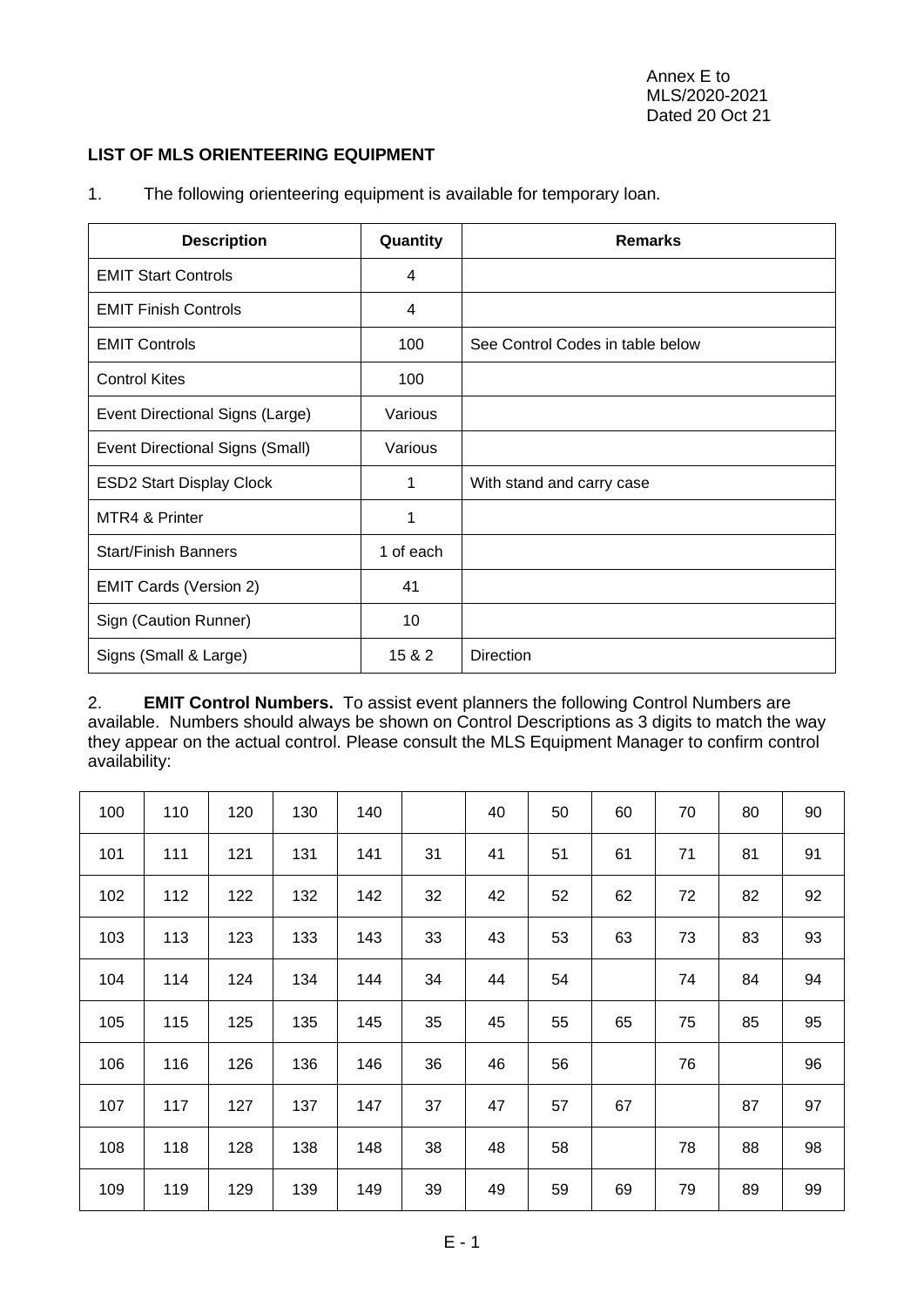|                            |                         |                |                                                                                                                                         |                                   |                                | <b>MILITARY LEAGUE(SOUTH)</b>                                                           |                                                                         |  |  |
|----------------------------|-------------------------|----------------|-----------------------------------------------------------------------------------------------------------------------------------------|-----------------------------------|--------------------------------|-----------------------------------------------------------------------------------------|-------------------------------------------------------------------------|--|--|
|                            |                         |                |                                                                                                                                         |                                   |                                |                                                                                         |                                                                         |  |  |
|                            |                         |                |                                                                                                                                         |                                   |                                | <b>HOSTED BY BAOC</b>                                                                   |                                                                         |  |  |
|                            |                         |                |                                                                                                                                         | <b>WEDNESDAY 10 FEBRUARY 2021</b> | <i>BAOC</i>                    |                                                                                         |                                                                         |  |  |
|                            |                         |                |                                                                                                                                         |                                   |                                |                                                                                         |                                                                         |  |  |
| General:                   |                         |                |                                                                                                                                         |                                   |                                |                                                                                         | Welcome, with the current COVID19 restrictions in place please note     |  |  |
|                            |                         |                |                                                                                                                                         |                                   |                                |                                                                                         | that there are a number of tasks that you are required to do before     |  |  |
|                            |                         |                |                                                                                                                                         |                                   |                                |                                                                                         | arriving at the event. During the entry process you will select your    |  |  |
|                            |                         |                | preferred start window from those available for your course. You                                                                        |                                   |                                |                                                                                         |                                                                         |  |  |
|                            |                         |                | must then make payment to reserve your start window. Please do<br>not turn up at the event unless you have pre-entered. No pay, no run! |                                   |                                |                                                                                         |                                                                         |  |  |
|                            |                         |                |                                                                                                                                         |                                   |                                |                                                                                         | On race day turn up in you allocated slot, run, get refreshments from   |  |  |
|                            |                         |                |                                                                                                                                         |                                   |                                | Tom and go home. Read notes below.                                                      |                                                                         |  |  |
|                            |                         |                |                                                                                                                                         |                                   |                                | Pre-entry only                                                                          |                                                                         |  |  |
|                            |                         |                |                                                                                                                                         |                                   |                                |                                                                                         | Always respect others & social distance even when orienteering          |  |  |
|                            |                         |                |                                                                                                                                         |                                   |                                | Don't arrive at the start early, but just before your start                             |                                                                         |  |  |
|                            |                         |                |                                                                                                                                         |                                   |                                | Download without delay and depart.                                                      |                                                                         |  |  |
| <b>Travel Directions:</b>  |                         |                |                                                                                                                                         |                                   |                                |                                                                                         | Signed north off the B3411 in Ash, nearest Post code is GU12 5DN        |  |  |
|                            |                         |                |                                                                                                                                         |                                   |                                |                                                                                         | and Grid SU897513. What3words speeds.debit.acted Parking is at          |  |  |
|                            |                         |                |                                                                                                                                         |                                   |                                |                                                                                         | SU905519 accessed by a hard track to the top of the area and is         |  |  |
|                            |                         |                |                                                                                                                                         |                                   |                                |                                                                                         | very limited. The route in is concrete in parts with passing places, in |  |  |
|                            |                         |                |                                                                                                                                         |                                   |                                |                                                                                         | coming cars have priority over departures, take care. The up-hill       |  |  |
| <b>Terrain:</b>            |                         |                | route into the car park is cross by all courses!!!                                                                                      |                                   |                                |                                                                                         |                                                                         |  |  |
|                            |                         |                | Mixed undulating forest with a good network of line features.<br>Updated in July 2019 by RLM Maps with minor corrections for this       |                                   |                                |                                                                                         |                                                                         |  |  |
| <b>Mapping:</b>            |                         |                | event. Scale 1:7.500 overprinted on waterproof paper. Loose control                                                                     |                                   |                                |                                                                                         |                                                                         |  |  |
|                            |                         |                | description will be provided at the start.                                                                                              |                                   |                                |                                                                                         |                                                                         |  |  |
| Pre-entry:                 |                         |                | Open at 20:00 03 Dec at racesignup.co.uk.                                                                                               |                                   |                                |                                                                                         |                                                                         |  |  |
| <b>Results System:</b>     |                         |                | EMIT- Touch Free - Results race-results.info                                                                                            |                                   |                                |                                                                                         |                                                                         |  |  |
| <b>Registration:</b>       |                         |                | 1045 - 1355 hours. Without etags, queue up (2m apart) to confirm                                                                        |                                   |                                |                                                                                         |                                                                         |  |  |
|                            |                         |                | you have entered and get an etag.                                                                                                       |                                   |                                |                                                                                         |                                                                         |  |  |
| Starts:                    |                         |                | 1100 - 1400 hours (only 6 people at a time in each start lane.)                                                                         |                                   |                                |                                                                                         |                                                                         |  |  |
| <b>Course Closes:</b>      |                         |                | 1500 hours. Controls will be taken in at 1500hrs                                                                                        |                                   |                                |                                                                                         |                                                                         |  |  |
|                            |                         |                |                                                                                                                                         |                                   |                                |                                                                                         |                                                                         |  |  |
|                            |                         |                |                                                                                                                                         |                                   |                                | All runners must download by course closure time; even if you do not finish the course. |                                                                         |  |  |
| Courses:                   | Colour                  | Distance       |                                                                                                                                         | Climb                             | Control                        |                                                                                         | <b>Remarks</b>                                                          |  |  |
| Start 1                    | <b>Brown</b>            | 8.7km          |                                                                                                                                         | 190m                              | 27                             | Experienced orienteers only                                                             |                                                                         |  |  |
|                            | Sh Green                | 3.2km          |                                                                                                                                         | 80 <sub>m</sub>                   | 12                             | Experienced orienteers only                                                             |                                                                         |  |  |
| Start 2                    | <b>Blue</b><br>Lt Green | 6.9km<br>4.8km |                                                                                                                                         | 160m<br>110m                      | 21<br>17                       | Experienced orienteers only<br>Improving orienteers                                     |                                                                         |  |  |
|                            | 4.8km<br>Lg             |                |                                                                                                                                         | 95 <sub>m</sub>                   | 16                             | Novice orienteers                                                                       |                                                                         |  |  |
|                            | Orange                  |                |                                                                                                                                         |                                   |                                |                                                                                         |                                                                         |  |  |
|                            |                         |                |                                                                                                                                         |                                   |                                |                                                                                         |                                                                         |  |  |
| Dress:                     |                         |                |                                                                                                                                         |                                   |                                |                                                                                         | Full leg and arm cover are mandatory; that means no shorts or vests.    |  |  |
| <b>Other Instructions:</b> |                         |                |                                                                                                                                         |                                   |                                |                                                                                         | Whistles are compulsory. Place £1 in the charity box at registration    |  |  |
|                            |                         |                | and you will be given a whistle. Dogs in car park only.                                                                                 |                                   |                                |                                                                                         |                                                                         |  |  |
| Costs:                     |                         |                |                                                                                                                                         | Military - £4.50p                 |                                |                                                                                         |                                                                         |  |  |
|                            |                         |                |                                                                                                                                         |                                   |                                | Senior Civilians (M/W 21 and above) - £8.00p                                            |                                                                         |  |  |
|                            |                         |                |                                                                                                                                         |                                   |                                | Junior Civilians (M/W 20 and below) - £5.50p                                            |                                                                         |  |  |
|                            |                         |                |                                                                                                                                         |                                   |                                | EMIT Hire (if required) - £1.50p                                                        |                                                                         |  |  |
| SRO:                       |                         |                |                                                                                                                                         |                                   | <b>SSgt Des Dickinson REME</b> |                                                                                         |                                                                         |  |  |
| Organiser:                 |                         |                |                                                                                                                                         |                                   |                                | Maj (Retd) Colin Dickson BAOC                                                           |                                                                         |  |  |
| <b>Planner:</b>            |                         |                |                                                                                                                                         | Robin Smith SO                    |                                |                                                                                         |                                                                         |  |  |
| <b>Controller:</b>         |                         |                | Katherine Bett SN                                                                                                                       |                                   |                                |                                                                                         |                                                                         |  |  |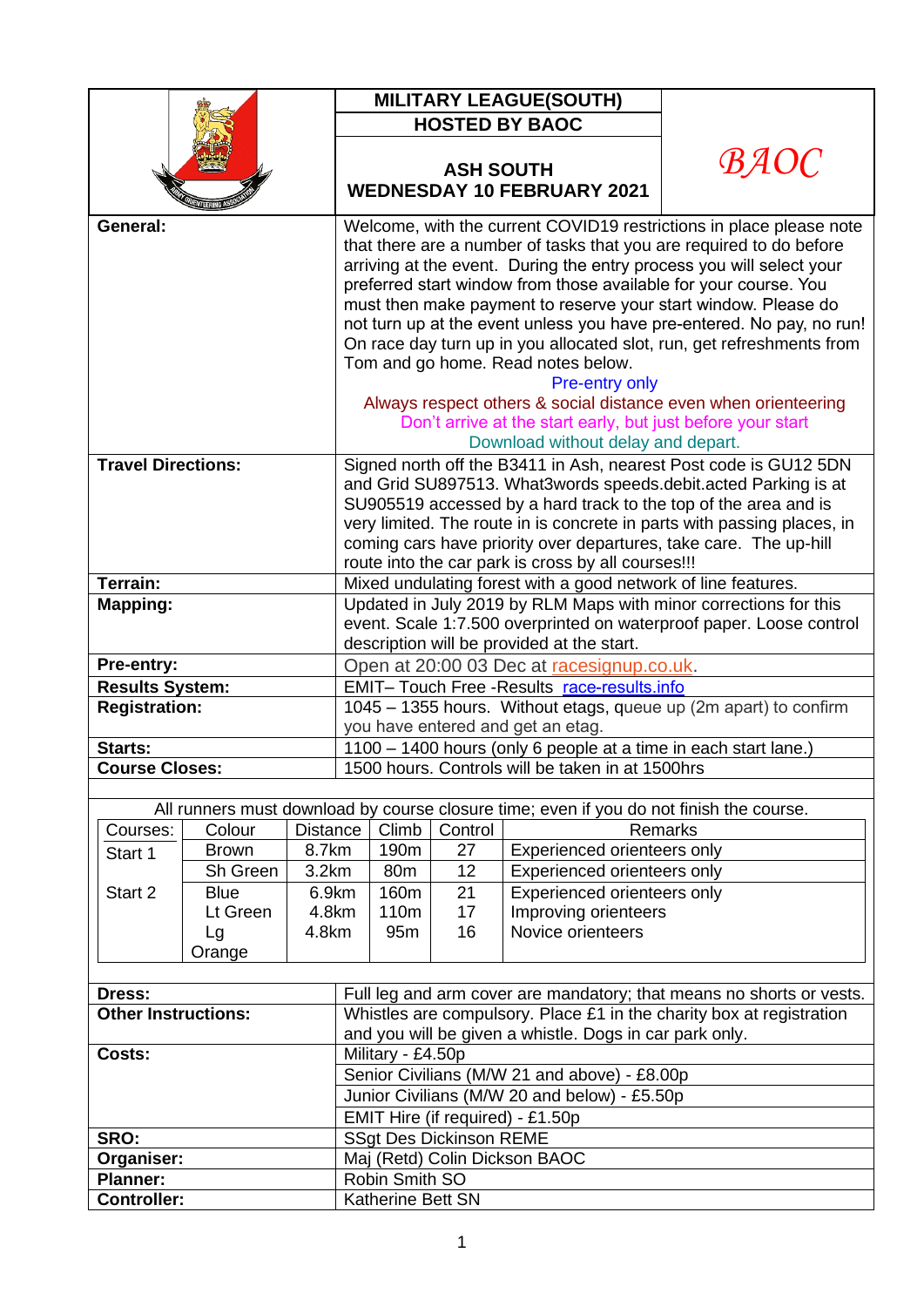| <b>Contact Details:</b> | courses@armyorienteering.com 07905050129                                                                                                                                                                                                                                                                |  |  |  |  |  |
|-------------------------|---------------------------------------------------------------------------------------------------------------------------------------------------------------------------------------------------------------------------------------------------------------------------------------------------------|--|--|--|--|--|
| <b>Facilities:</b>      | Toms Food Wagon, (Card transaction only) Toilets.                                                                                                                                                                                                                                                       |  |  |  |  |  |
| <b>Insurance</b>        | For civilians participating in Army orienteering, Public Liability<br>Insurance is provided by Towergate; individuals are advised to<br>have their own private accident insurance. This event is<br>conducted iaw British Orienteering Rules 2020 and land booked<br>iaw the AOA DIO Licence and JSP907 |  |  |  |  |  |

Orienteering in the Army is classed as individual military training. Competitors are responsible for their own personal safety and for assessing their own abilities to complete the course.

The personal data you give at Registration will be used by the event organisers and their agents but only for the purpose of processing/publishing entries/results, conducting safety checks and as required by our insurers to validate our cover; and, managed iaw the General Data Protection Regulation (GDPR)

**Notes** 

| Car park<br>Water<br><b>Disinfectant</b><br><b>PPE</b> | All drivers are to park as directed in lines with a gap between lines.<br>There will be no water for refreshment, bring your own.<br>Bring your own to wipe anything you may touch, toilet, car etc.<br>Bring your own if you require it. |
|--------------------------------------------------------|-------------------------------------------------------------------------------------------------------------------------------------------------------------------------------------------------------------------------------------------|
| <b>Touching</b>                                        | Do Not touch anything unless you have to.                                                                                                                                                                                                 |
| <b>Start</b>                                           | Will be two lanes, Lane One Brown, Lt Green & Lg Orange. Lane 2 Blue & Sh<br>Green applying social distancing starting. Move away from the map box after<br>collecting map.                                                               |
| <b>Start Clock</b>                                     | There will be a start clock in the start lane.                                                                                                                                                                                            |
| <b>Following</b>                                       | On tracks, please keep 10m or more behind or pass quickly. At control sites DO<br>NOT touch the control, move through quickly, maintain social distance.                                                                                  |
| <b>Finish</b>                                          | Move away from finish and apply social distance                                                                                                                                                                                           |
| <b>Download</b>                                        | Ensure you are drip and spittle free before approaching download, place your tag<br>near the yellow stick to read it and then drop it in the adjacent bucket, a printout will<br>be passed to you.                                        |

Have fun and enjoy the woods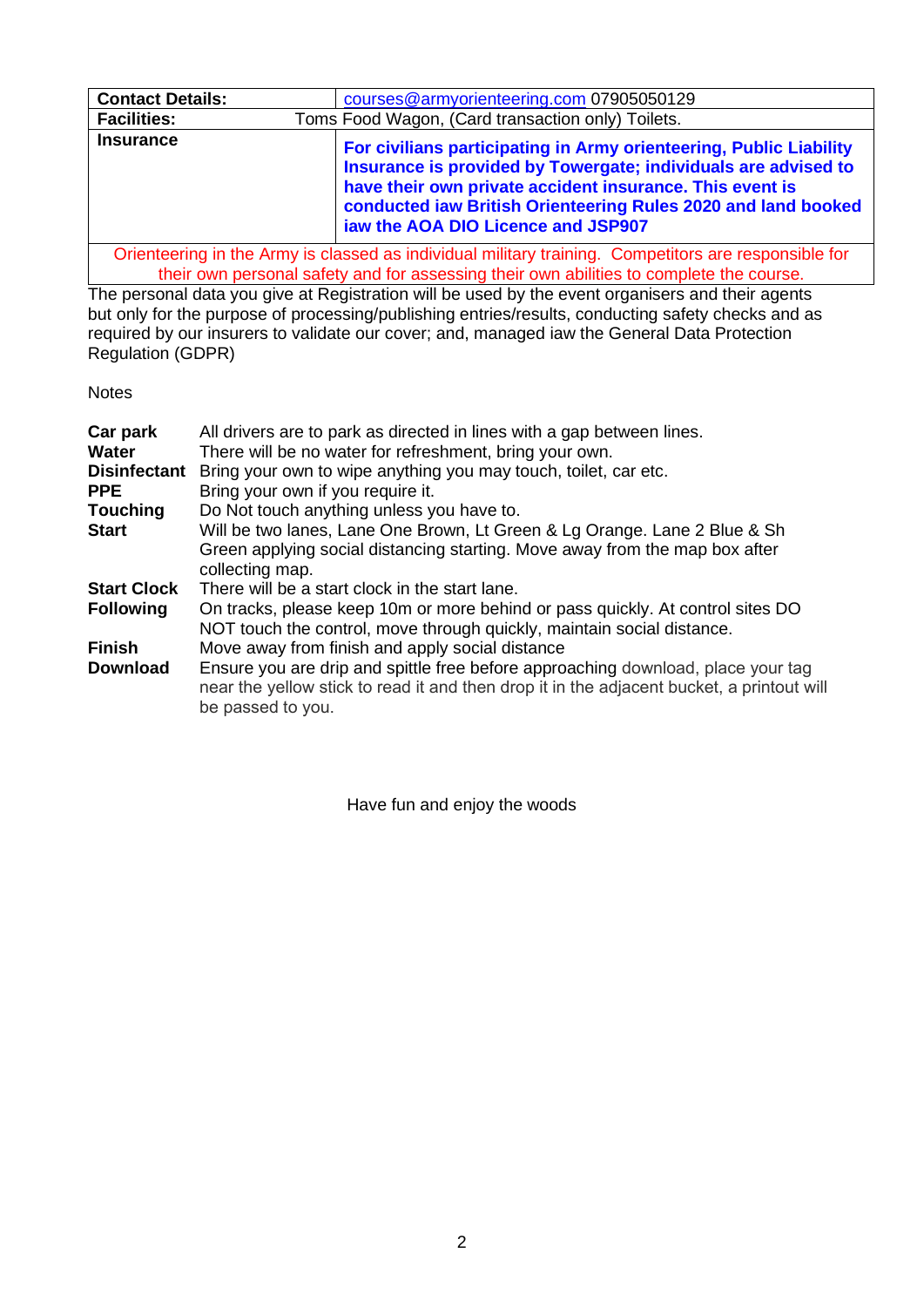# \*DELETE top line when done, edit text in RED, use **PARAGRAPH MARK ¶** for guidance\*

|             | <b>AOA</b>       |              |                              |  |
|-------------|------------------|--------------|------------------------------|--|
|             | <b>Telephone</b> | 01276 469707 |                              |  |
|             | <b>Mobile</b>    |              |                              |  |
| <b>ARMY</b> | E-Mail           |              | courses@armyorienteering.com |  |
|             |                  |              |                              |  |
|             |                  |              | Reference: AOA/EASP/B66102   |  |
|             |                  |              | Date: 08 July 2020           |  |

## **EXERCISE ACTION AND SAFETY PLAN (EASP) ORIENTEERING EVENT AT MINLEY F5A, F5B, F5D TRAINING AREAS.**

### **References**:

- 1. **Rules of Orienteering updated v3.6 dated 9 Dec 16.**
- 2. **JSP907 Training Area Bid.**
- 3. **MLS Rules 2019-20 Season.**
- 4. **JSP 539 v3.1 Heat Illness and Cold Injury.**
- 5. **A Commanders Guide to Heat Illness and Cold Injury AC64562.**
- 6. **ACSO No 3222 Army Heat Illness Prevention.**
- 7. **AOA Heat Injury Prevention Measures.**
- 8. **BAMS Bid Number B66102**
- 9. **Aldershot & Bramley Trg area Standing Orders**

## **General**

1. This EASP has been produced to support the Orienteering Event on 02 Sept 2020. All participants are to comply and be familiar with the British Orienteering Code of Conduct and the Covid19 Risk Assessment (Annex C) for this event.

- 2. **Aim** The aim of the EASP is as follows:
	- a. To detail the responsibilities and safety brief for organising staff.

3. **Safety Principle** Competitors are responsible for their own personal safety and for assessing their own abilities to complete the course. All competitors are to be aware of increased risk of Heat Injury during the summer months (1 May- 30 Sept).

4. **Appointments** The following personnel are nominated to fill the appointments listed:

| <b>Ser</b><br>(a) | Appointment<br>(b) | Rank<br>(c) | <b>Name</b><br>(d) | <b>Mobile Number</b><br>(e) | <b>Remarks</b><br>(f) |
|-------------------|--------------------|-------------|--------------------|-----------------------------|-----------------------|
|                   | <b>SRO</b>         | <b>SSat</b> | <b>Dickinson</b>   | 07590215149                 |                       |
|                   | Organiser          | Maj(Retd)   | <b>Dickson</b>     | 07905050129                 |                       |
| 3                 | Planner            | <b>Mark</b> | Thompson           | 07905050129                 |                       |
|                   | Control            | Peter       | <b>Richards</b>    |                             |                       |

5. **Organiser** The Organiser is responsible for overseeing the setting up of all aspects of the course, other than laying out the course itself:

- a. The Organiser is to:
	- (1) Deconflict activities and coordinate access with stakeholders.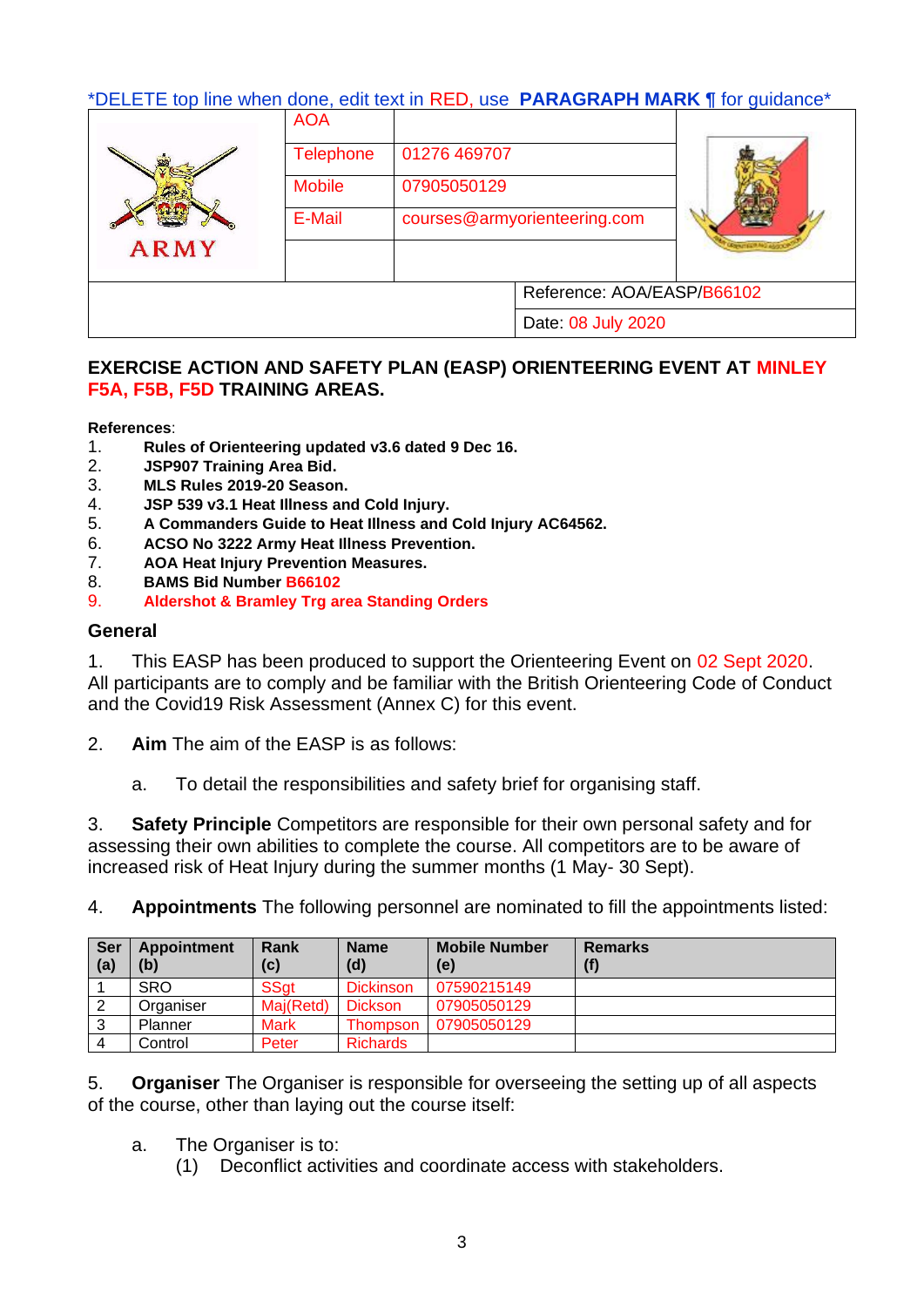(2) Liaise with Senior Safety Training Officer and Training Safety Marshall as appropriate: (07887 525675)

(3) Book on and off the training area as per the Range Standing Order.

(4) S/he is to ensure that the event is conducted safely, that adequate facilities are in place and contingency plans can be put into affect when required.

(5) S/he is to brief all participants and conducting staff on safety for the event, as well as outline how the event will be organised. This can be done via flyer (displayed at registration) and written safety brief (displayed at registration and at start).

(6) S/he is to study the Heat Illness guidance and consider the threat of heat illness for competitors whilst orienteering. As required a dynamic risk assessment is to be carried out and additional measures implemented as per AOA Heat Injury Prevention Measures.

(7) S/he is to deliver the event IAW British Orienteering Rules and in particular Appendix E- Event Safety.

6. **Planner** Is responsible for planning safe orienteering courses IAW British Orienteering Rules and in particular Appendix B- Course Planning. S/he is to coordinate with the Organiser to ensure that the event Risk Assessment is fit for purpose prior to the event.

7. **Controller** Is responsible for controlling the event IAW British Orienteering Rules. S/he is to carry out an audit of the risk assessment and Safety Brief.

# **Risk Assessments**

8. **Event Risk Assessment.** A copy of the risk assessment for this event can be found attached at Annex A.

9. **Covid 19 Risk Assessment.** A copy of the risk assessment for this event can be found attached at Annex C.

10. **Medical Procedures.** The medical procedure is as follows:

- a. Individual affected stops the activity immediately.
- b. Help is sought from other participants.

c. Individual/s providing help secure the area, if applicable, to prevent further injury occurring. In the event of pyrotechnics, ammunition or suspected unexploded ordinance (UXO), the area is to be cordoned off immediately and the Event

Organiser informed without delay. Under no circumstances are any participants, regardless of rank or experience, to tamper with any suspected pyrotechnics, ammunition or UXO.

d. Further medical/general assistance is sought.

e. The Organiser is informed.

f. If serious, the first available person should call an ambulance (999). If not him/her in person, the Event Organiser and the staff in the Registration centre, must be informed without delay to ensure appropriate action takes place. The emergency services request should follow the procedure outlined below: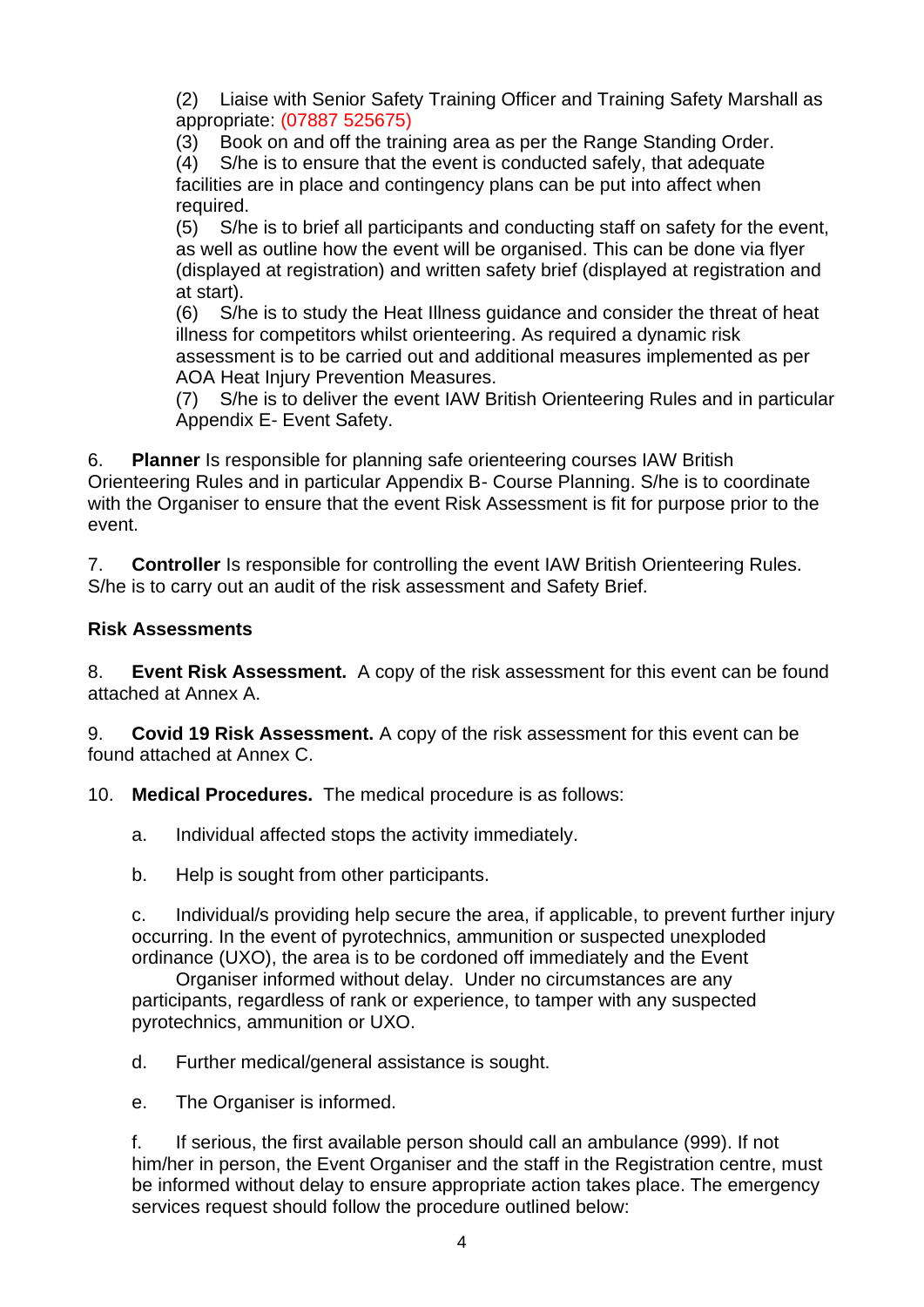- (1) Request an Ambulance.
- (2) State the number of casualties.
- (3) State the type of injury.
- (4) State the location of the casualty.

(5) Provide full details of access to the training area (entry where the ambulance will be met by service personnel who will escort the ambulance to an RV point or directly to the casualty if appropriate).

g. If the injury is not serious, but requires further medical assistance beyond that which can be provided by the Event Organiser, nominated personnel will be requested/assigned to transport the casualty to either Frimley Park Hospital (01276 604604) or Petersfield Hospital (01730 263221). The Event Organiser will notify the hospital of their arrival and provide contact details.

h. Accidents/incidents will be notified as appropriate to the Training Area Marshal (07887 525675) or according to the Range Standing Orders.

i. The Organiser will ensure that a POC remains available throughout by phone.

11. **Staff Safety Brief** A safety brief will be issued to all competitors at the start point. This will be both verbally briefed periodically and will be provided on laminated sheets. A copy of the brief is attached at Annex B.

## **Miscellaneous**

12. **Vehicles Access.** Military vehicles are permitted in accordance with training area SOPs. If no mil vehicle is available then a suitable civilian vehicle will be use as a safety vehicle.

**SSgt Dickinson** REME Trial Manager **RETDU** MLS Secretary

Colin Dickson Maj (Retd) Mapping Officer Army Orienteering

Annexes:

- A. Event Risk Assessment.
- B. Safety Brief.
- C. Covid 19 Risk Assessment.

Distribution: Training Area Officers and Staff as required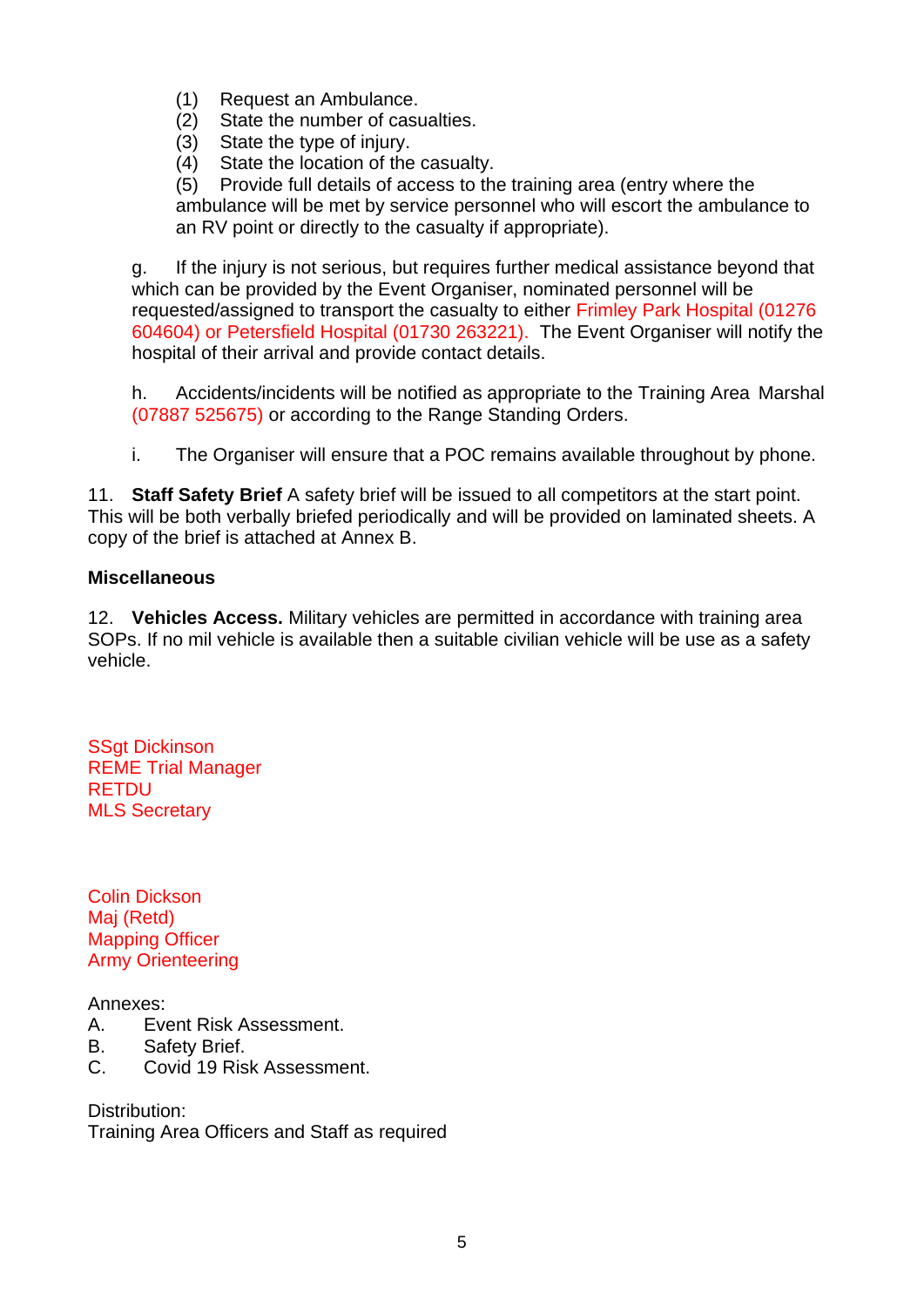**BED-UNIT 30031375 SSgt Dickinson 8 O2 Sept 2020** 

| Key Guidance This section provides a quick overview of some of the key concepts in Army risk assessment. Refer to Notes<br>section for further information. The first line of the risk assessment table, below, shows an illustrative example.                                                                                                                                                                                                                                                             | Likelihood (L)<br>Impact (I)                          |                                                                                     |  | <b>Risk Score Calculation</b> |  |                                                                 |            |    |          |
|------------------------------------------------------------------------------------------------------------------------------------------------------------------------------------------------------------------------------------------------------------------------------------------------------------------------------------------------------------------------------------------------------------------------------------------------------------------------------------------------------------|-------------------------------------------------------|-------------------------------------------------------------------------------------|--|-------------------------------|--|-----------------------------------------------------------------|------------|----|----------|
| Hazard is anything that may cause harm, e.g. working at height on a ladder.<br><b>Risk</b> is the chance that someone or something could be harmed by the hazard, measured by combining (multiplying) the                                                                                                                                                                                                                                                                                                  | $-$ Remote $/$<br>Rare<br>$2$ – Unlikely              | 1 – Minor<br>2 – Moderate                                                           |  |                               |  |                                                                 | Likelihood |    |          |
| likelihood of it happening with its impact (severity). For example, there may be a 'possible' likelihood that someone that is not<br>competent could fall from a ladder (3 rating - see right) combined with a 'moderate' impact of multiple injuries (2 rating), which<br>creates a score of 6 (low risk). However, the risk should be reduced to as low as reasonably practicable (ALARP) through the<br>implementation of control measures, such as ensuring that only trained people climb the ladder. | λá<br>$3 - Possible$<br>$4 -$ Probable                | $3 -$ Major<br>$4 -$ Severe                                                         |  |                               |  | 10                                                              | 15         | 20 | 25       |
| <b>Dynamic Risk Assessment</b> compliments generic and specific risk assessment. Regardless of completing this AF 5010, it is<br>beholden on the person creating the risk to continue to monitor the activity and the control measures. Any changes to the<br>activity (including the environmental conditions) or the control measures, must be addressed via the mechanism of a dynamic                                                                                                                  | jiaji<br>$5 -$ Highly<br>Probable<br>(Almost Certain) | $5 -$ Critical<br>ШĪ<br>Note: impact                                                |  |                               |  |                                                                 | 12         | 16 | 20       |
| risk assessment such that risks remain ALARP.<br>Note however that persons undergoing training cannot be deemed competent until their capability is properly assessed                                                                                                                                                                                                                                                                                                                                      |                                                       | number is unlikely<br>to change with                                                |  |                               |  |                                                                 |            | 12 | 15<br>10 |
|                                                                                                                                                                                                                                                                                                                                                                                                                                                                                                            |                                                       | control measures                                                                    |  |                               |  |                                                                 |            |    |          |
| 5 Step Process<br>Step $1$ – Identify the<br>Step 2 – Decide who might be<br>Step 3 – Evaluate the risks and decide<br>on precautions (control measures)<br>harmed and how<br>hazards                                                                                                                                                                                                                                                                                                                      | necessary. Implement control measures                 | Step 4 - Record your significant findings and include in Ex / Coord instructions as |  |                               |  | Step 5 – Review your risk assessment and<br>update as necessary |            |    |          |

| Dept / Sub-Unit / Unit / Formation:                    | Army HQ organised MLS Orienteering event                                                                                                                                                                                                                                      | Assessor (No, Rank, Name):          | 30031375 S   |
|--------------------------------------------------------|-------------------------------------------------------------------------------------------------------------------------------------------------------------------------------------------------------------------------------------------------------------------------------|-------------------------------------|--------------|
| Activity (SSW) / Exercise (SST):                       | AOA/EASP/B66102 MLS Orienteering Event at Minley F5a, F5b, F5d                                                                                                                                                                                                                | Assessor's signature:               |              |
| <b>Generic or Specific Risk Assessment:</b>            | Specific                                                                                                                                                                                                                                                                      | <b>Assessment Date:</b>             | 10 July 2020 |
| <b>Relevant Publications / Pamphlets / Procedures:</b> | 2018DIN07-103 Authority for Army Orienteering & DIO-Civ-Access-Licence 01/02/19<br>JSP 375 Chap 41 Heat Illness Prevention<br>JSP 375 Chap 42 Cold Injury Prevention<br>A Commanders Guide to Heat Illness and Cold Injury AC64562<br>ACSO 1207 - Climatic Injury Prevention. | <b>Review Date for GRA (Step 5)</b> | 02 Sept 202  |

| (a)            | (b)                                    | (c)                                                                                                                       | (d)                                                                                                  | (e)                                                                                                                                                                                                                                                                                                                                                                                               | (f)                                              | (g)          | (h)                                                                                 | (i)                                                                                                                                                | (j)                                                                                                       | (k)                                                     | (1)                   | (m)                                                           | (n)       |
|----------------|----------------------------------------|---------------------------------------------------------------------------------------------------------------------------|------------------------------------------------------------------------------------------------------|---------------------------------------------------------------------------------------------------------------------------------------------------------------------------------------------------------------------------------------------------------------------------------------------------------------------------------------------------------------------------------------------------|--------------------------------------------------|--------------|-------------------------------------------------------------------------------------|----------------------------------------------------------------------------------------------------------------------------------------------------|-----------------------------------------------------------------------------------------------------------|---------------------------------------------------------|-----------------------|---------------------------------------------------------------|-----------|
| Ref            | <b>Activity / element</b><br>(Step 1a) | <b>Hazards identified</b><br>Who or what might be<br>harmed and how, e.g.<br>(Step 1b)<br>• Military personnel - fatality |                                                                                                      | <b>Existing control measures</b><br><b>Assessment with</b><br>existing controls<br>(Step 3a)                                                                                                                                                                                                                                                                                                      |                                                  |              | Is residual risk acceptable<br>in the context of risk<br>appetite for the activity? | Reasonable<br>additional controls<br>that can be                                                                                                   |                                                                                                           | <b>Reassessment with additional</b><br>control measures |                       | List required action(s)<br>to instigate controls<br>(Step 3j) |           |
|                |                                        |                                                                                                                           | · Civ staff / contractors - injury<br>· General public - injury<br>· Environment - spill<br>(Step 2) |                                                                                                                                                                                                                                                                                                                                                                                                   | (1 to 5)   (1 to 5)  <br>(Step<br>3 <sub>b</sub> | (Step<br>3c) | <b>Score</b><br>$(L \times I)$<br>Step 3d)                                          | (Yes / No) - Refer to Risk<br><b>Score Calculation above</b><br>If Yes, move to column (n).<br>If No, identify<br>additional controls<br>(Step 3e) | implemented to<br>reduce risk<br>to ALARP<br>(Step 3f)                                                    | (1 to 5)<br>(Step 3g)                                   | (1 to 5)<br>(Step 3h) | <b>Score</b><br>$(L \times I)$<br>(Step 3i)                   |           |
|                | Orienteering                           | Terrain<br>• Deep water, sluices, deep<br>mud<br>• Rough and uneven<br>• Road Crossings<br>• Eye injuries                 | • Minor injuries / military<br>personal<br>• Minor injuries / general public                         | • Safety Brief given prior to the<br>start<br>Course design to avoid<br>significant natural obstacles.<br>• OOB areas clearly marked and<br>are briefed to runners at the<br>start<br>• Accurate and relevant mapping<br>• Red Tape, road signs, warning<br>in final details, warning on<br>map<br>• Carriage of whistle will be<br>mandatory.<br>• Hazardous areas clearly<br>marked on the map. | $\overline{2}$                                   | 3            | -6                                                                                  | <b>No</b>                                                                                                                                          | • Warning at start for<br>road crossings.<br>• Competitors advised<br>to be aware of<br>other road users. |                                                         | 3                     |                                                               | Organiser |
| $\overline{2}$ |                                        | Military areas<br>• Trenches, pits, barbed wire,<br>etc.<br>$\bullet$ UXO                                                 | • Minor injuries / military<br>personal<br>• Minor injuries / general public                         | • Supervision to ensure adequate<br>clothing/footwear.<br>Full route recce conducted.                                                                                                                                                                                                                                                                                                             |                                                  | $\mathbf{3}$ | -3.                                                                                 | Yes                                                                                                                                                |                                                                                                           |                                                         |                       |                                                               |           |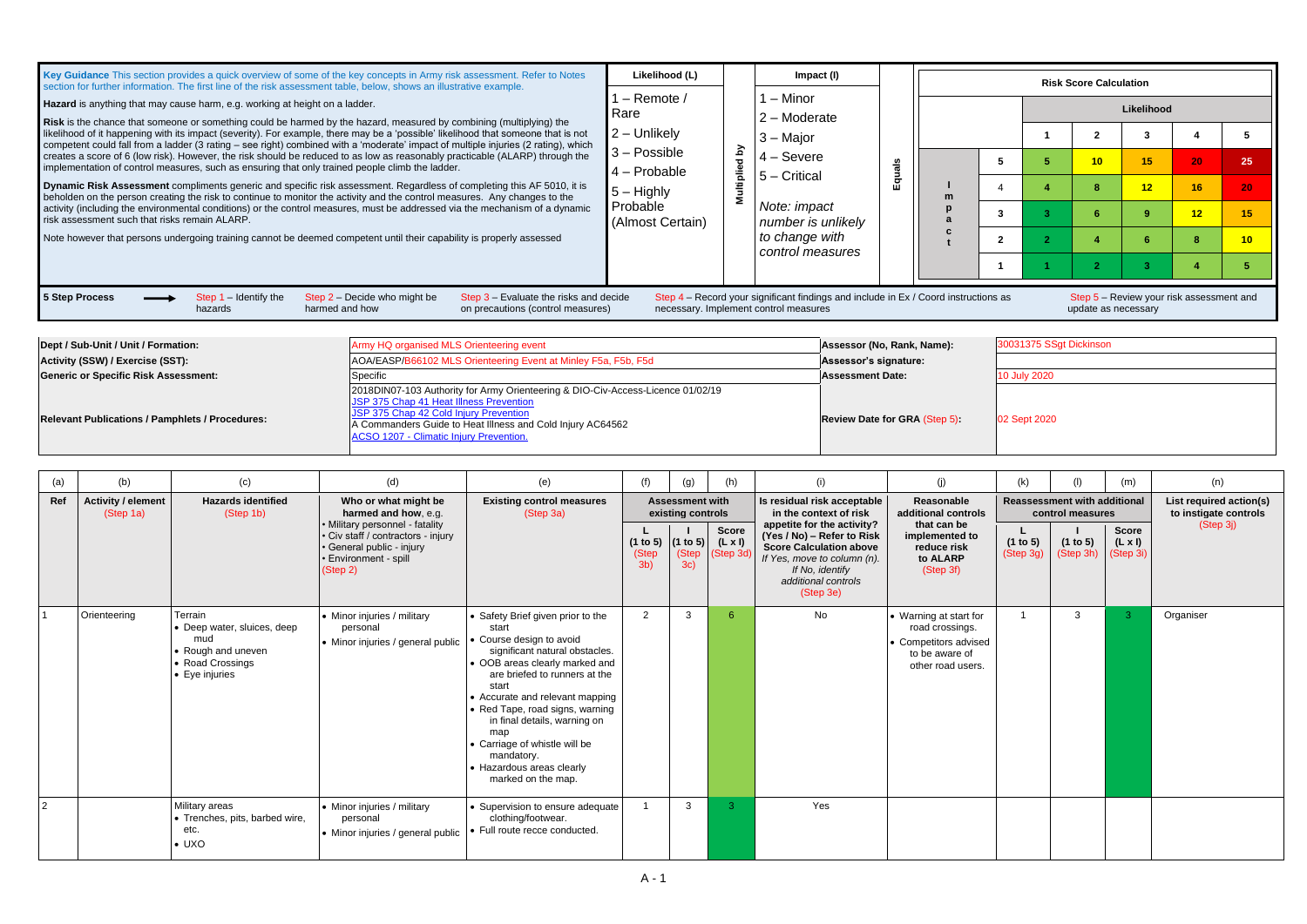| (a)             | (b)                                    | (c)                                                                                      | (d)                                                                                                                                   | (e)                                                                                                                                                                                                                                                                                                                                                                                 | (f)                                 | (g)                                         | (h)                                        | (i)                                                                                                                                                | (j)                                                                                                                                                                                                                | (k)                   | (1)                                                     | (m)                                         | (n)                                                           |
|-----------------|----------------------------------------|------------------------------------------------------------------------------------------|---------------------------------------------------------------------------------------------------------------------------------------|-------------------------------------------------------------------------------------------------------------------------------------------------------------------------------------------------------------------------------------------------------------------------------------------------------------------------------------------------------------------------------------|-------------------------------------|---------------------------------------------|--------------------------------------------|----------------------------------------------------------------------------------------------------------------------------------------------------|--------------------------------------------------------------------------------------------------------------------------------------------------------------------------------------------------------------------|-----------------------|---------------------------------------------------------|---------------------------------------------|---------------------------------------------------------------|
| Ref             | <b>Activity / element</b><br>(Step 1a) | <b>Hazards identified</b><br>(Step 1b)                                                   | Who or what might be<br>harmed and how, e.g.<br>• Military personnel - fatality                                                       | <b>Existing control measures</b><br>(Step 3a)                                                                                                                                                                                                                                                                                                                                       |                                     | <b>Assessment with</b><br>existing controls |                                            | Is residual risk acceptable<br>in the context of risk<br>appetite for the activity?                                                                | Reasonable<br>additional controls<br>that can be                                                                                                                                                                   |                       | <b>Reassessment with additional</b><br>control measures |                                             | List required action(s)<br>to instigate controls<br>(Step 3j) |
|                 |                                        |                                                                                          | · Civ staff / contractors - injury<br>· General public - injury<br>• Environment - spill<br>(Step 2)                                  |                                                                                                                                                                                                                                                                                                                                                                                     | (1 to 5)<br>(Step<br>3 <sub>b</sub> | (1 to 5)<br>(Step<br>3c)                    | <b>Score</b><br>$(L \times I)$<br>Step 3d) | (Yes / No) - Refer to Risk<br><b>Score Calculation above</b><br>If Yes, move to column (n).<br>If No, identify<br>additional controls<br>(Step 3e) | implemented to<br>reduce risk<br>to ALARP<br>(Step 3f)                                                                                                                                                             | (1 to 5)<br>(Step 3g) | (1 to 5)<br>(Step 3h)                                   | <b>Score</b><br>$(L \times I)$<br>(Step 3i) |                                                               |
|                 |                                        |                                                                                          |                                                                                                                                       |                                                                                                                                                                                                                                                                                                                                                                                     |                                     |                                             |                                            |                                                                                                                                                    |                                                                                                                                                                                                                    |                       |                                                         |                                             |                                                               |
| 3               |                                        | Fatigue<br>• Increase risk of slips, trips<br>and falls<br>• Level of individual ability | • Reduced physical and<br>cognitive ability / military<br>personal or general public                                                  | • Courses cater for different<br>levels of ability<br>Cut-off time imposed to limit<br>length of competition<br>Supervision to ensure adequate<br>clothing/footwear designed to<br>prevent injury.                                                                                                                                                                                  | $\overline{2}$                      |                                             | $\mathbf{2}$                               | Yes                                                                                                                                                |                                                                                                                                                                                                                    |                       |                                                         |                                             |                                                               |
| $\overline{4}$  |                                        | Dehydration                                                                              | • Reduced physical and<br>cognitive ability / military<br>personal<br>• Reduced physical and<br>cognitive ability / general<br>public | • Safety Brief given prior to the<br>start<br>• Water provided at finish (and<br>on course if weather is hot)<br>Medical Plan in place                                                                                                                                                                                                                                              |                                     | 3                                           | $\overline{3}$                             | Yes                                                                                                                                                |                                                                                                                                                                                                                    |                       |                                                         |                                             |                                                               |
|                 |                                        | Lost                                                                                     | • Risk of hypothermia to<br>military personal or general<br>public if they are not found,<br>then in a survival situation             | • Courses designed for different<br>abilities<br>Controls clearly marked,<br>accurate and relevant<br>mapping<br>• Use of compass and whistle<br>encouraged<br>• Actions on lost included in<br>safety brief<br>Cut-off time imposed, all<br>competitors checked back in,<br>sweep of area at end of event if<br>required                                                           | $\mathbf{3}$                        | $\overline{2}$                              | 6                                          | Yes                                                                                                                                                |                                                                                                                                                                                                                    |                       |                                                         |                                             |                                                               |
| $6\overline{6}$ | Enviromental                           | Severe Weather                                                                           | • Heat or cold injury / military<br>personal<br>• Heat or cold injury / general<br>public                                             | • Extra care to be taken in<br>adverse weather conditions:-<br>• Cold additional clothing<br>recommendations will be<br>advised including mandatory<br>carrying of waterproof jacket.<br>• Hot, water stations will be<br>included along the courses.<br>Water provided at the finish.<br>• Notices at registration advising<br>runners will be included.<br>Medical Plan in place. | $\overline{2}$                      | 4                                           | 8                                          | No                                                                                                                                                 | • Extra care to be<br>taken in summer<br>months and<br>guidance from<br>AOA additional<br>control measures<br>to taken into<br>account.<br>• Dynamic Risk<br>Assessment to be<br>conducted on day<br>of the event. | $\overline{1}$        | $\boldsymbol{\Lambda}$                                  | $\boldsymbol{\Lambda}$                      | Organiser                                                     |
| $\overline{7}$  |                                        | <b>Ticks</b>                                                                             | Spread of disease to military<br>personal or general public                                                                           | • Runners advised to check<br>themselves after the event<br>• Full arm / leg cover mandatory                                                                                                                                                                                                                                                                                        |                                     | 3                                           | $\mathbf{3}$                               | Yes                                                                                                                                                |                                                                                                                                                                                                                    |                       |                                                         |                                             |                                                               |
|                 | Other users                            | • Horseriders<br>• Dog walkers                                                           | Minor injury to competitors or<br>other users                                                                                         | • Detailed in the safety brief                                                                                                                                                                                                                                                                                                                                                      |                                     |                                             |                                            | Yes                                                                                                                                                |                                                                                                                                                                                                                    |                       |                                                         |                                             |                                                               |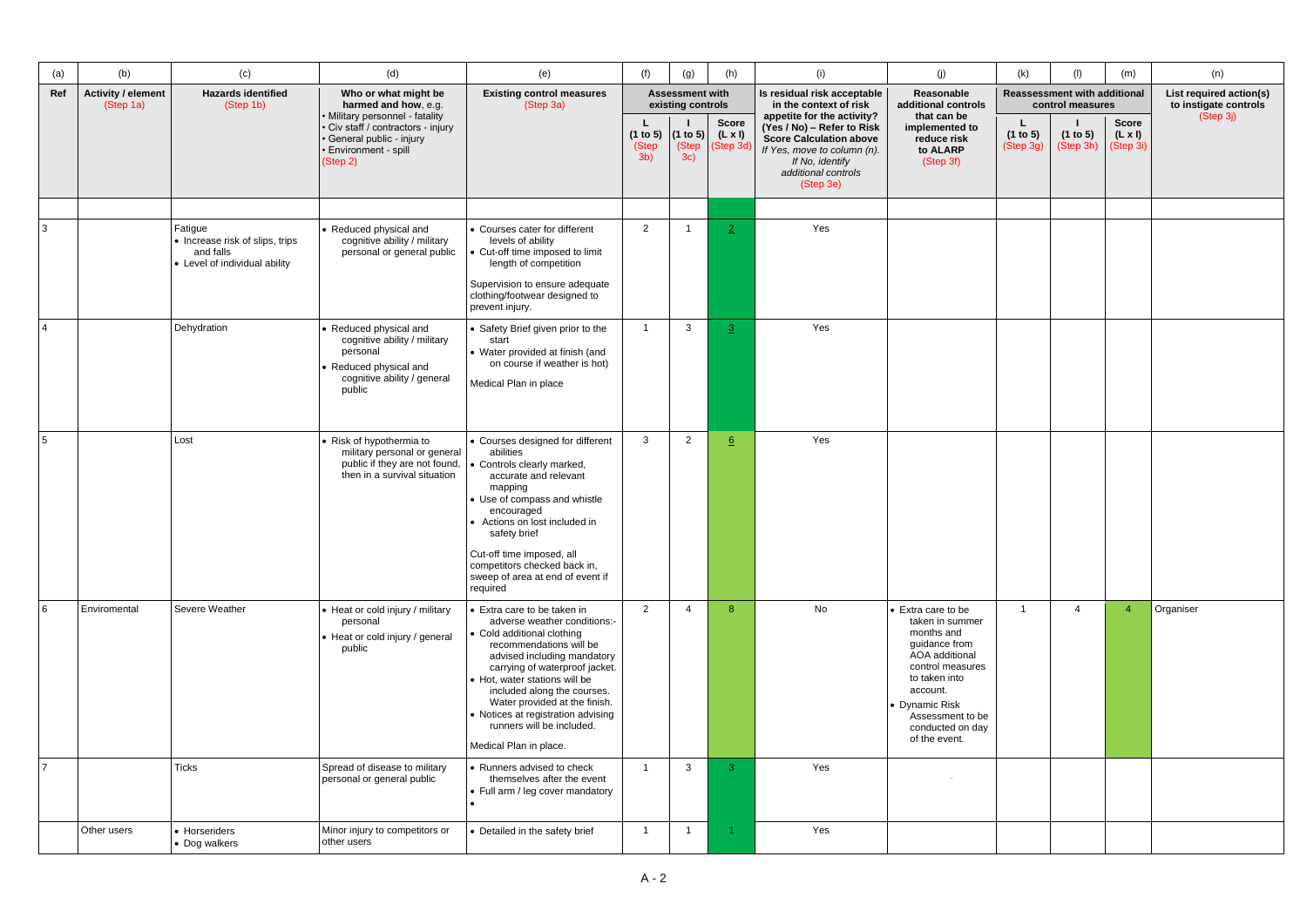| (a) | (b)                                    | (c)                                                                              | (d)                                                                                                                                     | (e)                                                                                                                                                                                                               | (f)                                 | (g)                                         | (h)                                         | (i)                                                                                                                                                                              | (j)                                                                   | (k)                   | (1)                                                     | (m)                                         | (n)                                              |
|-----|----------------------------------------|----------------------------------------------------------------------------------|-----------------------------------------------------------------------------------------------------------------------------------------|-------------------------------------------------------------------------------------------------------------------------------------------------------------------------------------------------------------------|-------------------------------------|---------------------------------------------|---------------------------------------------|----------------------------------------------------------------------------------------------------------------------------------------------------------------------------------|-----------------------------------------------------------------------|-----------------------|---------------------------------------------------------|---------------------------------------------|--------------------------------------------------|
| Ref | <b>Activity / element</b><br>(Step 1a) | <b>Hazards identified</b><br>(Step 1b)                                           | Who or what might be<br>harmed and how, e.g.                                                                                            | <b>Existing control measures</b><br>(Step 3a)                                                                                                                                                                     |                                     | <b>Assessment with</b><br>existing controls |                                             | Is residual risk acceptable<br>in the context of risk                                                                                                                            | Reasonable<br>additional controls                                     |                       | <b>Reassessment with additional</b><br>control measures |                                             | List required action(s)<br>to instigate controls |
|     |                                        |                                                                                  | • Military personnel - fatality<br>• Civ staff / contractors - injury<br>· General public - injury<br>· Environment - spill<br>(Step 2) |                                                                                                                                                                                                                   | (1 to 5)<br>(Step<br>3 <sub>b</sub> | (1 to 5)<br>(Step<br>3c)                    | <b>Score</b><br>$(L \times I)$<br>(Step 3d) | appetite for the activity?<br>(Yes / No) - Refer to Risk<br><b>Score Calculation above</b><br>If Yes, move to column (n).<br>If No, identify<br>additional controls<br>(Step 3e) | that can be<br>implemented to<br>reduce risk<br>to ALARP<br>(Step 3f) | (1 to 5)<br>(Step 3g) | (1 to 5)<br>(Step 3h)                                   | <b>Score</b><br>$(L \times I)$<br>(Step 3i) | (Step 3j)                                        |
|     |                                        | • Other military<br>personal/exercises                                           |                                                                                                                                         | • Monitored during the event and<br>reassess as required<br>• Deconflict with other users of<br><b>SPTA</b>                                                                                                       |                                     |                                             |                                             |                                                                                                                                                                                  |                                                                       |                       |                                                         |                                             |                                                  |
|     | Catering                               | • Food Poisoning<br>$\bullet$ Burns                                              | Minor injury to competitors or<br>other users                                                                                           | Organiser to ensure that<br>caterer has own control<br>measures in place and holds<br>relevant risk assessment                                                                                                    | $\overline{\mathbf{1}}$             | $\overline{2}$                              | $\mathcal{P}$                               | Yes                                                                                                                                                                              |                                                                       |                       |                                                         |                                             |                                                  |
|     | Vehicles &<br>generators               | • Vehicle movement<br>• Smoke inhalation                                         | Minor injury to competitors or<br>other users                                                                                           | Signage to indicate runners,<br>movement of vehicles<br>controlled by support staff<br>• Generators sighted as to<br>prevent the build up of<br>harmful emmisions                                                 | $\overline{1}$                      | $\overline{2}$                              | $\overline{2}$                              | Yes                                                                                                                                                                              |                                                                       |                       |                                                         |                                             |                                                  |
|     | Fences & cattle<br>grids               | <b>Barbed wire</b><br>• Metal grid, result in slip<br>hazard or entrapment risk. | Minor injury to competitors                                                                                                             | • Use crossing points, report<br>damage to registration                                                                                                                                                           | - 1                                 | - 1                                         |                                             | Yes                                                                                                                                                                              |                                                                       |                       |                                                         |                                             |                                                  |
|     | Model Aircraft                         | Being struck by model aircraft   Minor injury to competitors                     |                                                                                                                                         | • Competitors encouraged to<br>respect other users.<br>• Briefed on safety brief<br>• Reviewed during event                                                                                                       | $\overline{\mathbf{1}}$             | $\overline{2}$                              | $\overline{2}$                              | Yes                                                                                                                                                                              |                                                                       |                       |                                                         |                                             |                                                  |
|     | Foresters                              | • Struck by falling tree<br>• Traffic accident<br>• Heavy duty kit and equipment | Minor/major injury to<br>competitors                                                                                                    | • Competitors encouraged to<br>avoid area of forestry work<br>• Courses planned around these<br>areas IOT avoid Foresters<br>• Cutter is aware of event and<br>potential for competitors<br>being in the vicinity | $\overline{\mathbf{1}}$             | $\overline{2}$                              | $\overline{2}$                              | Yes                                                                                                                                                                              |                                                                       |                       |                                                         |                                             |                                                  |

| Authorising Officer / Warrant Officer (at unit level)                            | No. Rank, Name | Post | Date | Signature |
|----------------------------------------------------------------------------------|----------------|------|------|-----------|
| <b>Existing and additional controls agreed</b>                                   |                |      |      |           |
| Where risk is elevated up the CoC, CO to confirm additional controls implemented |                |      |      |           |

**NOTES**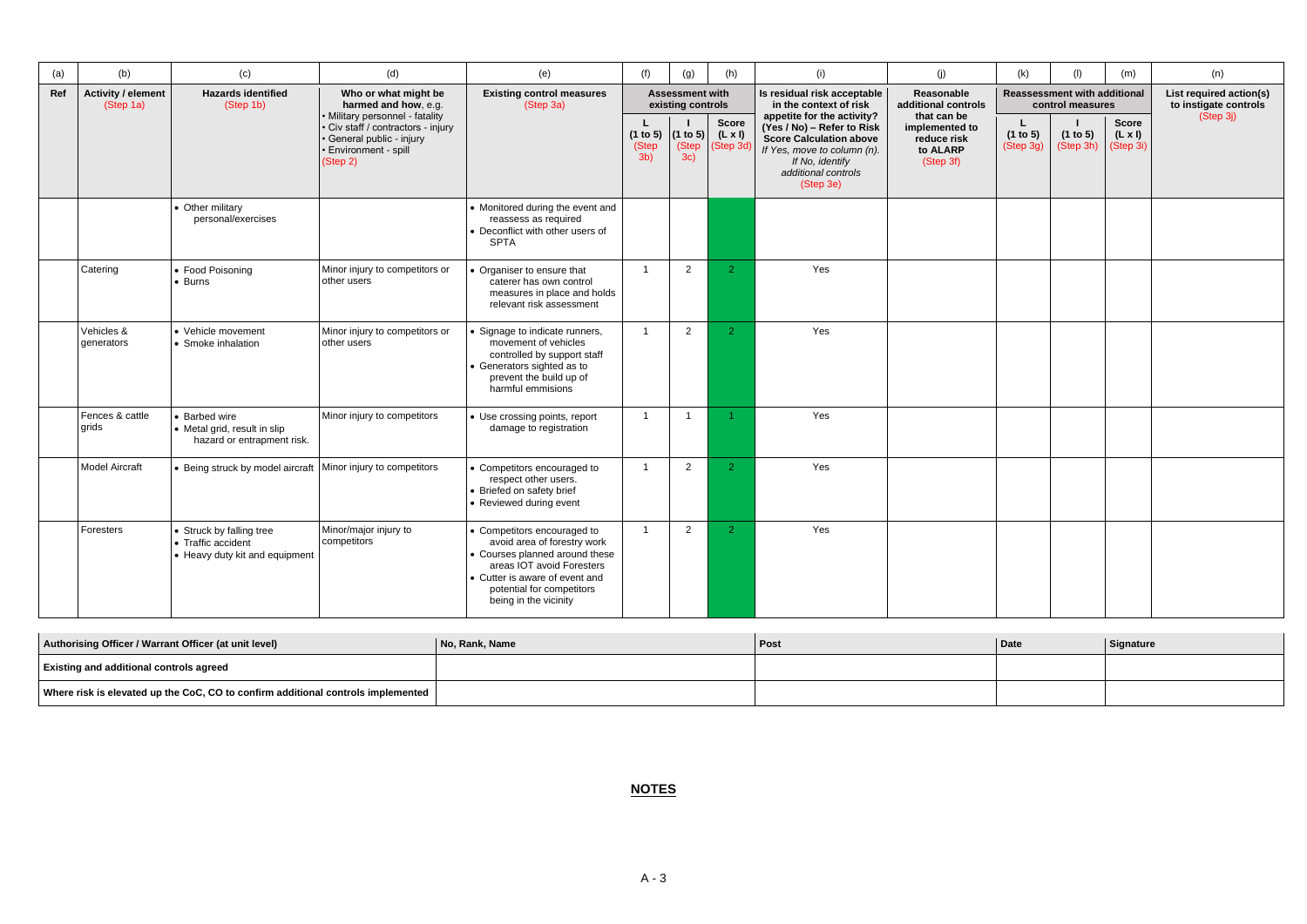## **Risk = Likelihood x Impact**

|   | Likelihood                                 | <b>Definition</b>                                          |
|---|--------------------------------------------|------------------------------------------------------------|
| 5 | <b>Highly Probable</b><br>(Almost Certain) | Is expected to occur in most circumstances                 |
| 4 | <b>Probable</b>                            | Will probably occur at some time, or in most circumstances |
| 3 | <b>Possible</b>                            | Fairly likely to occur at some time, or some circumstances |
| 2 | <b>Unlikely</b>                            | Is unlikely to occur, but could occur at sometime          |
|   | <b>Remote / Rare</b>                       | May only occur in exceptional circumstances                |

**Step 5 -** Review the generic risk assessment and update if necessary - All generic risk assessments should be regularly reviewed at a frequency proportional to the risk prior to any controls being proposed. In practice generic risk assessments should be reviewed at least annually, or more frequently:

| Impact         |                 | <b>Definition (Health Safety and Environment)</b>                                                                                                                                                                                                                                                                                               |  |  |  |  |  |  |  |
|----------------|-----------------|-------------------------------------------------------------------------------------------------------------------------------------------------------------------------------------------------------------------------------------------------------------------------------------------------------------------------------------------------|--|--|--|--|--|--|--|
| 5              | <b>Critical</b> | • Multiple fatalities or permanent, life changing injuries.<br>• Permanent loss or damage beyond remediation of an important and publicly<br>high-profile natural resource, area or species.<br>Multiple incidents causing a major environmental impact.                                                                                        |  |  |  |  |  |  |  |
| 4              | <b>Severe</b>   | • A single death or multiple life-threatening injuries.<br>• Severe damage over a wide area and/or on a prolonged basis to a natural<br>resource, including controlled waters, or geography requiring multi-year<br>remediation.<br>• Single incident causing a major environmental effect or multiple incidents<br>causing significant effect. |  |  |  |  |  |  |  |
| 3              | <b>Major</b>    | • Single life changing injury or multiple injuries which have a short-term impact<br>on normal way of or quality of life.<br>• Moderate damage to an extended area and/or area with moderate<br>environmental sensitivity (scarce/ valuable) requiring months of remediation.<br>• Single incident causing significant environmental impact.    |  |  |  |  |  |  |  |
| $\overline{2}$ | <b>Moderate</b> | • Multiple injuries requiring first aid.<br>• Moderate damage to an area, and that can be remedied internally.<br>• Multiple incidents causing minor environmental effect.                                                                                                                                                                      |  |  |  |  |  |  |  |
| 1              | <b>Minor</b>    | • An Injury requiring first aid<br>• Limited short-term damage to an area of low environmental significance/<br>sensitivity<br>• Incidents causing minor environmental impacts                                                                                                                                                                  |  |  |  |  |  |  |  |
|                |                 |                                                                                                                                                                                                                                                                                                                                                 |  |  |  |  |  |  |  |

• if the safe execution of the activity relies on stringent supervision and/or adherence to a safe system of

- where required by local instructions/procedures;
- work;
- if there is reason to doubt the effectiveness of the assessment.
- following an accident or near miss.
- 
- 

• following significant changes to the task, process, procedure, equipment, personnel or management. • following the introduction of more vulnerable personnel (e.g. persons under 18 or pregnant persons).

| <b>Risk Management</b>        |                      |                                                                                                                                                     |  |  |  |  |  |  |  |
|-------------------------------|----------------------|-----------------------------------------------------------------------------------------------------------------------------------------------------|--|--|--|--|--|--|--|
| <b>Risk Rating</b>            | <b>Authorisation</b> | How Risk should be managed                                                                                                                          |  |  |  |  |  |  |  |
| $1 - 3$<br>(Very Low)         | OC                   | <b>Review periodically</b> to ensure conditions have not                                                                                            |  |  |  |  |  |  |  |
| $4 - 9$<br>(Low)              | CO                   | changed and working within ALARP and risk appetite.                                                                                                 |  |  |  |  |  |  |  |
| $10 - 12$<br>(Medium)         | OF5/<br>1* Bde HQ    | <b>Good risk mitigations</b> to ensure that the impact<br>remains ALARP and tolerable. Re-assess frequently t<br>ensure conditions remain the same. |  |  |  |  |  |  |  |
| $15 - 16$<br>(Medium to High) | 2* Div HQ            | <b>Requires active management</b> – review of desired<br>outcome with additional resources or change to output<br>requirements.                     |  |  |  |  |  |  |  |
| 20<br>(High)                  | $3*$ – HQ HC & FA    | <b>Contingency plans</b> may suffice together with limited<br>risk mitigations to achieve risk ALARP and tolerable.                                 |  |  |  |  |  |  |  |
| 25<br>(Very High)             | 4* - CGS, Army HQ    | <b>Operational capability</b> where the required outcome<br>impacts on defined military capability.                                                 |  |  |  |  |  |  |  |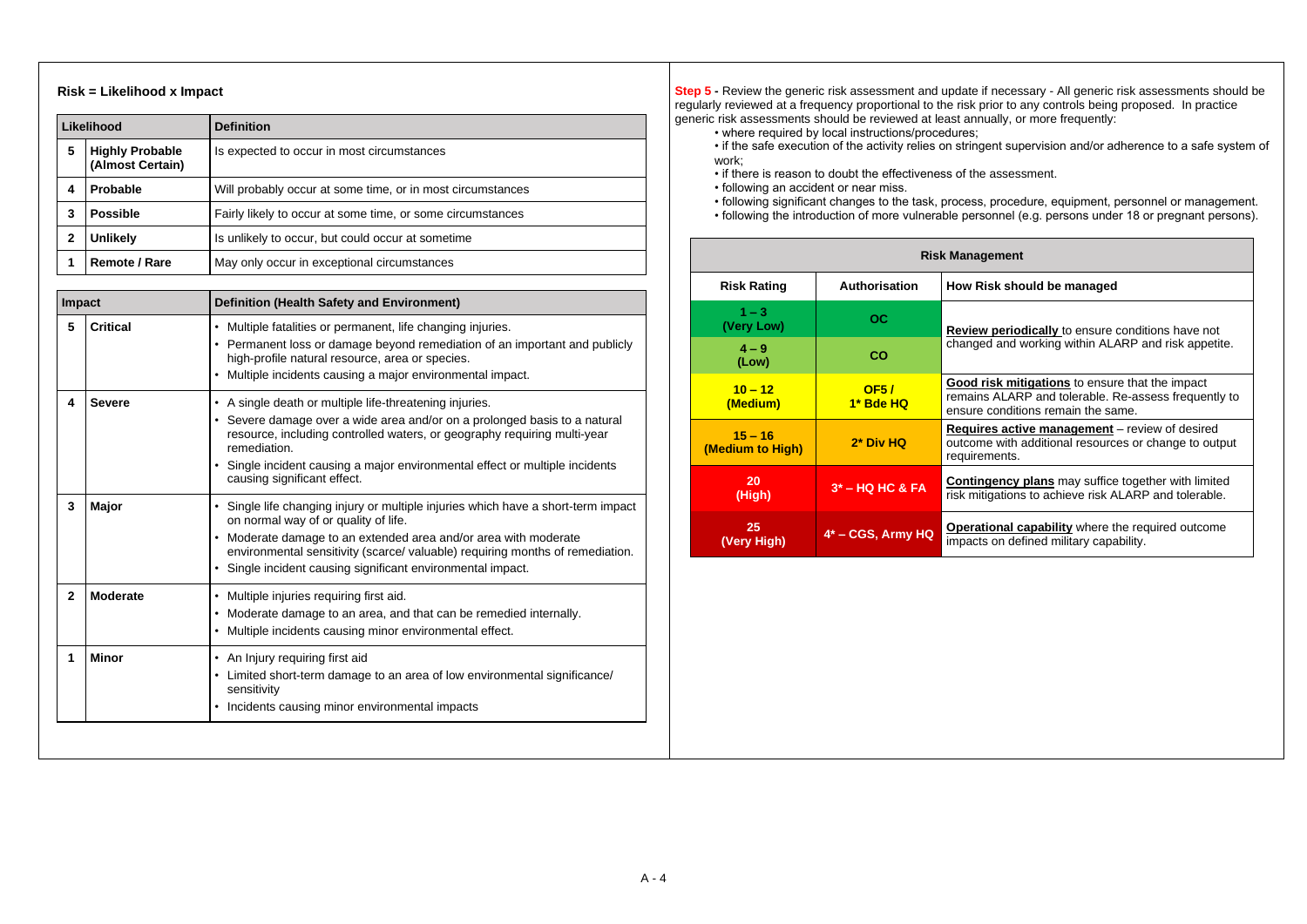### **Annex B to AOA/EASP/B66102 Dated 16 June 2020**

### **SAFETY BRIEF**

1. All participants taking part in the Orienteering Event at Long Valley South (B6) on 22 July 2020 are to ensure that they are aware of the following safety points by reading this annex and listening to the safety briefs by supervising staff. All participants are to comply and be familiar with the British Orienteering Code of Conduct and the Covid19 Risk Assessment Annex C for this event.

2. **Participation is at 'Own Risk'.** All participants take part at their own risk and should ensure that they have adequate personal accident insurance. If service personnel, they should ensure that they are 'on duty' or have insurance. The event organiser reserves the right to refuse participation on safety grounds. Participants should ensure that they warm-up properly, that they enter into a competition at the appropriate level, that they have adequate clothing and equipment, and are sufficiently hydrated. Participants should not compete if they feel unwell or have an existing injury likely to be made worse by competing. The use of compasses, whistles and eye protection is strongly encouraged, and all participants should ensure that they have selected an appropriate map.

#### 3. **Specific Dangers.**

a. **Forest Cutters.** The contractor has been warned and all courses are away from the cutting. Take care with other large vehicles.

b**. Unexploded Ordinance (UXO).** On Military training area. As such, it is possible that UXO might be found on the area. These will appear as metal objects, such as blank ammunition, or canisters, such as smoke grenades, or plastic/cardboard tubes, such as flares, or metal/plastic stakes with connecting wires, such as trip-flares. If in doubt, be cautious, avoid the item and inform event staff as soon as possible. Participants **MUST NOT** touch suspected UXO, regardless of rank or experience. Once informed, event staff will take appropriate action to identify the suspected UXO and impose a safety cordon around the immediate area. Any safety cordon must be respected by all participants.

c. **Injury/Illness.** If any participant is injured or becomes ill, they should seek help from those around them initially, who should, in turn, inform event staff. If serious, call 999 as soon as possible and ensure that the event organiser is informed who will then advise on the next, appropriate measures.

d. **Weather.** The event organiser will monitor the weather. If high temperatures become a factor, all participants are advised to drink plenty of fluids before, during and after the event. An indication that you are hydrated can be that you pass clear urine when going to the toilet.

e. **Lost.** If you are lost, the compass should be set as directed before each lesson and the participant should proceed in that direction until they hit the reference explained in the verbal safety. Then they should follow directions to the drop off point/RV. If lost, participants should draw attention to themselves if possible by whistling or shouting.

f. **Other users.** Model aircraft enthusiasts, dog-walkers, horse-riders, cyclists, runners, walkers and work-parties, amongst others, could be present on the area. Other users should be respected and avoided if possible. Participants should maintain situational awareness throughout.

g. **Vehicles.** Participants should take care when using main roads and the access road and are discouraged from using them as routes.

h. **Fences.** There are a number of fences which should be crossed at gated or suitable point please take care and report any damage to the organiser.

i. **Fire.** Inform the organiser by the quickest possible means.